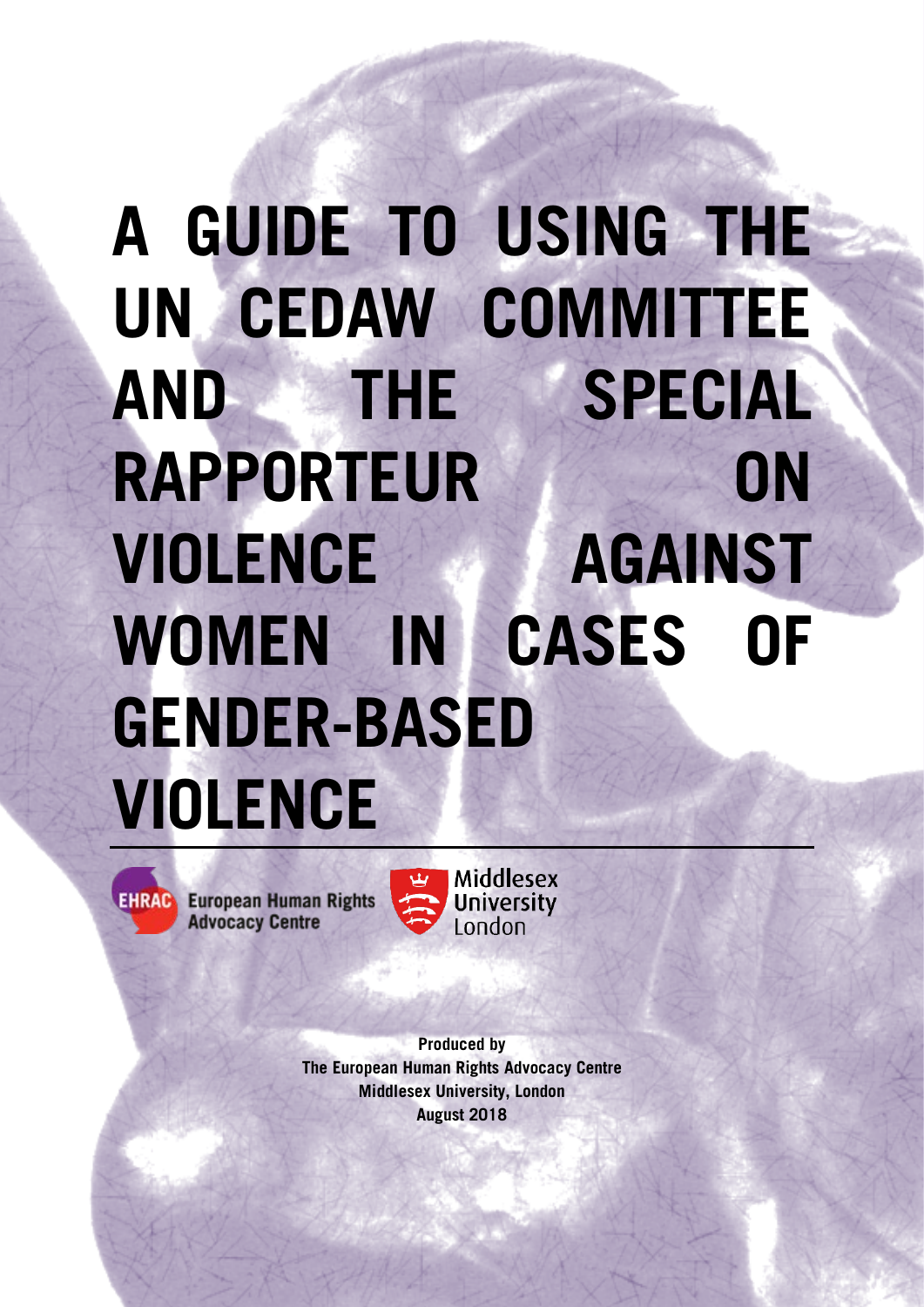## **Contents**

| The Convention on the Elimination of All Forms of Discrimination against Women  4 |  |
|-----------------------------------------------------------------------------------|--|
|                                                                                   |  |
|                                                                                   |  |
|                                                                                   |  |
|                                                                                   |  |
|                                                                                   |  |
|                                                                                   |  |
|                                                                                   |  |
|                                                                                   |  |
|                                                                                   |  |
|                                                                                   |  |
|                                                                                   |  |
|                                                                                   |  |
|                                                                                   |  |
| Admissibility criteria for individual communications to the CEDAW Committee 14    |  |
|                                                                                   |  |
|                                                                                   |  |
|                                                                                   |  |
|                                                                                   |  |
|                                                                                   |  |
|                                                                                   |  |
|                                                                                   |  |
|                                                                                   |  |
|                                                                                   |  |
|                                                                                   |  |
|                                                                                   |  |
|                                                                                   |  |
|                                                                                   |  |
|                                                                                   |  |
|                                                                                   |  |
|                                                                                   |  |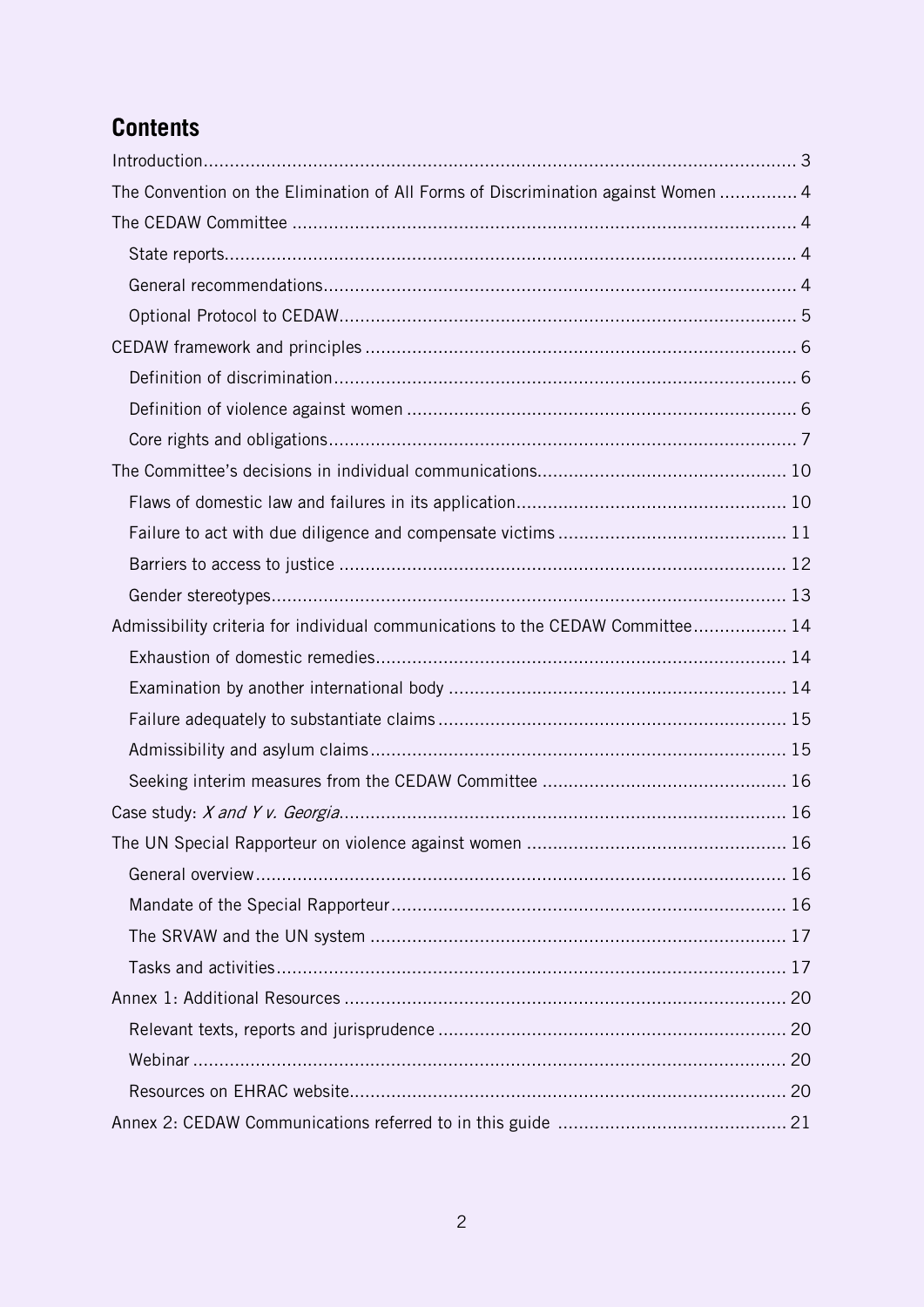## <span id="page-2-0"></span>**Introduction**

Violence against women is a particularly prevalent form of discrimination against women, and has become an increasingly important area of focus globally. The [United Nations Committee](https://www.ohchr.org/en/HRBodies/CEDAW/Pages/CEDAWIndex.aspx)  [on the Elimination of Discrimination against Women](https://www.ohchr.org/en/HRBodies/CEDAW/Pages/CEDAWIndex.aspx) (the Committee) and the [UN Special](https://www.ohchr.org/EN/Issues/Women/SRWomen/Pages/SRWomenIndex.aspx)  [Rapporteur on violence against women, its causes and consequences](https://www.ohchr.org/EN/Issues/Women/SRWomen/Pages/SRWomenIndex.aspx) (SRVAW) are two of the leading international bodies focused on addressing this issue. They enforce the right of women and girls to be free from violence, as incorporated in the [International Convention on the](https://www.ohchr.org/EN/ProfessionalInterest/Pages/CEDAW.aspx)  [Elimination of All Forms of Discrimination against Women](https://www.ohchr.org/EN/ProfessionalInterest/Pages/CEDAW.aspx) (the Convention). This guide sets out the key rights, obligations, and principles designed to prevent and remedy violence against women in the Convention framework; and looks at how these principles have been applied by the Committee and informed the work of the SRVAW. The guide also provides an overview of the procedural requirements for using the individual communications procedure of the Committee (in accordance with, inter alia, the [Optional Protocol to the Convention](https://www.ohchr.org/EN/ProfessionalInterest/Pages/OPCEDAW.aspx) (CEDAW-OP)), and engaging with the SRVAW on urgent appeals in individual cases and reporting developments at the national level.

**With thanks to Celia Boyon, Lyndsay Cumming, Joanna Evans, Valentina Frolova, Giada Girelli, Andrii Gladun, Conny Klocker, Kate Levine, Joyce Man, Jennifer MacLeod, Caroline Njoya, Olga Okhotnikova, Joanne Sawyer, Sabrina Vashisht and Hillary Vedvig for their contributions to creating this guide.**

### **Acronyms and abbreviations**

| <b>CSW</b><br><b>CEDAW Committee/</b><br>the Committee | Committee on the Status of Women<br>Committee on the Elimination of Discrimination against Women         |  |  |  |  |
|--------------------------------------------------------|----------------------------------------------------------------------------------------------------------|--|--|--|--|
| the Convention                                         | International Convention on the Elimination of All Forms of<br>Discrimination against Women              |  |  |  |  |
| <b>ECHR</b>                                            | European Convention on Human Rights                                                                      |  |  |  |  |
| <b>ECtHR</b>                                           | European Court of Human Rights                                                                           |  |  |  |  |
| <b>ICCPR</b>                                           | International Covenant on Civil and Political Rights                                                     |  |  |  |  |
| <b>ICESCR</b>                                          | International Covenant on Economic, Social and Cultural Rights                                           |  |  |  |  |
| <b>Istanbul Convention</b>                             | Council of Europe Convention on Preventing and Combating<br>Violence against Women and Domestic Violence |  |  |  |  |
| <b>Optional</b><br>Protocol/                           | Optional Protocol to the Convention on the Elimination of All Forms                                      |  |  |  |  |
| <b>CEDAW-OP</b>                                        | of Discrimination against Women                                                                          |  |  |  |  |
| <b>SRVAW</b>                                           | UN Special Rapporteur on violence against women, its causes and<br>consequences                          |  |  |  |  |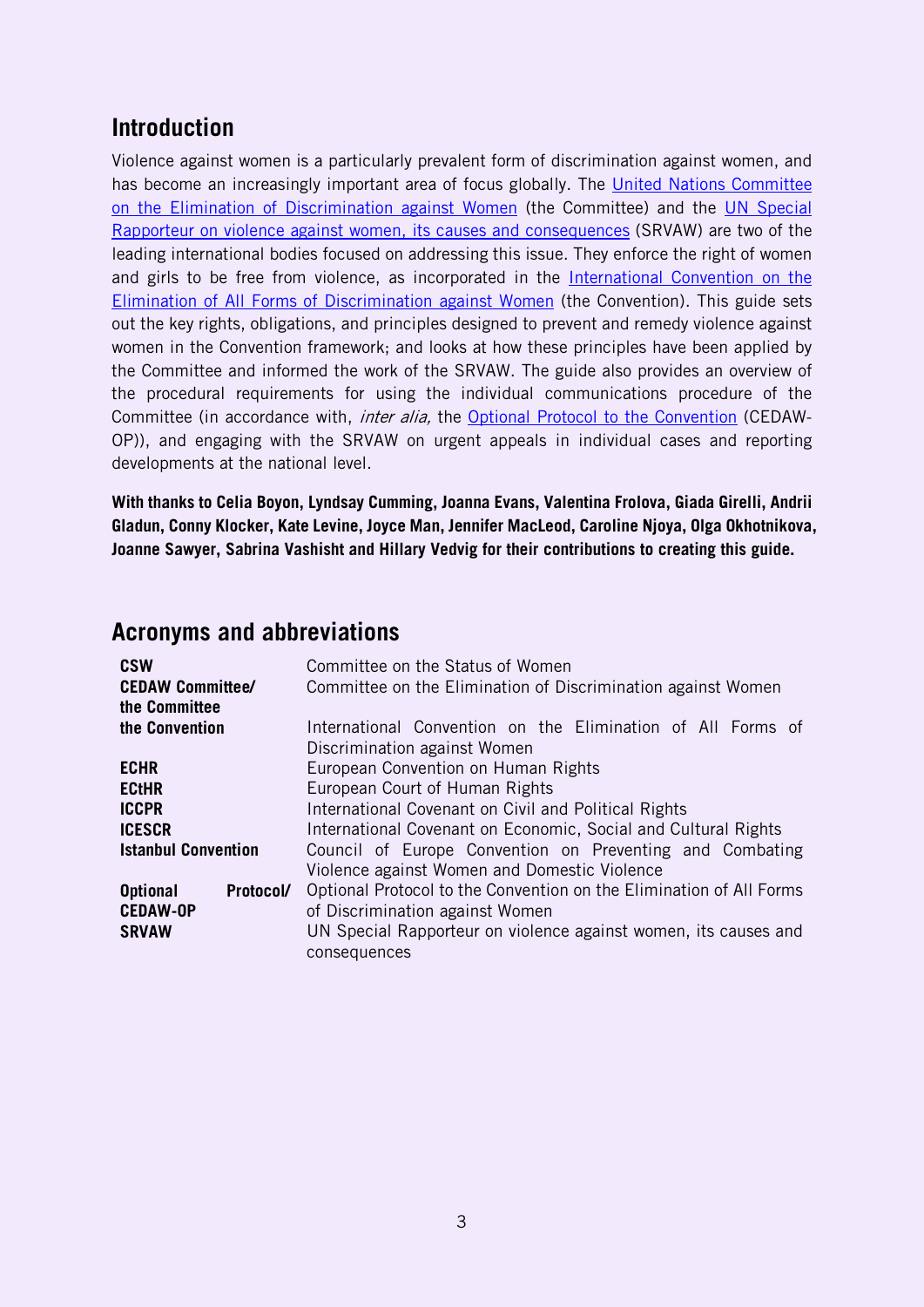## <span id="page-3-0"></span>**The Convention on the Elimination of All Forms of Discrimination against Women**

#### **General overview**

The Convention was adopted by the [UN General Assembly in 1979](https://www.ohchr.org/EN/ProfessionalInterest/Pages/CEDAW.aspx) and entered into force in 1981. To date, 189 States [have acceded to the Convention,](http://indicators.ohchr.org/) including each of the countries in EHRAC's target region: Armenia (1993), Azerbaijan (1995), Georgia (1994), Russia (1981) and Ukraine (1981). It is the only international treaty focused exclusively on discrimination against women, and provides an additional layer of protection for individual rights in this regard to the [International Bill of Rights](https://www.ohchr.org/documents/publications/compilation1.1en.pdf) (comprising the International Covenant on Civil and Political Rights (ICCPR) and the International Covenant on Economic, Social and Cultural Rights (ICESCR)).

## <span id="page-3-1"></span>**The CEDAW Committee**

Pursuant to Article 17 of the Convention, the implementation of the rights and obligations contained therein is monitored by the Committee, whose work includes consideration of individual complaints (referred to as 'communications') alleging specific violations of the Convention by States Parties pursuant to the Optional Protocol [to the Convention.](https://www.ohchr.org/EN/ProfessionalInterest/Pages/OPCEDAW.aspx)

The Committee comprises 23 independent experts, who examine reports submitted by States Parties, and make suggestions and recommendations based on their consideration of the same (Article 18(1)) [\(see further below\);](#page-3-1) and adopt [general recommendations](https://www.ohchr.org/EN/HRBodies/CEDAW/Pages/Recommendations.aspx) on issues affecting the practical implementation of the Convention (Article 21(1));

Committee members are elected by secret ballot (Article 17(2)) and serve a four-year term (Article 17(5)).

#### <span id="page-3-2"></span>**State reports**

States must submit a report on the legislative, judicial, administrative or other measures which they have adopted to give effect to the provisions of the Convention, and on the progress they have made in this respect (Article 18). Reports must be submitted within one year of the Convention entering into force in the State (Article 18(1)(a)) and every four years thereafter  $(A$ rticle  $18(1)(b)$  $18(1)(b)$ ).<sup>1</sup> The Committee reviews States' reports and adopts concluding observations on them. The Committee has issued reports on [Armenia](https://tbinternet.ohchr.org/_layouts/treatybodyexternal/Download.aspx?symbolno=CEDAW%2fC%2fARM%2fCO%2f5-6&Lang=en) (2016), [Azerbaijan](https://tbinternet.ohchr.org/_layouts/treatybodyexternal/Download.aspx?symbolno=CEDAW%2fC%2fAZE%2fCO%2f5&Lang=en) (2015), [Georgia](https://tbinternet.ohchr.org/_layouts/treatybodyexternal/Download.aspx?symbolno=CEDAW%2fC%2fGEO%2fCO%2f4-5&Lang=en) (2014), [Russia](https://tbinternet.ohchr.org/_layouts/treatybodyexternal/Download.aspx?symbolno=CEDAW%2fC%2fRUS%2fCO%2f8&Lang=en) (2015), and [Ukraine](https://tbinternet.ohchr.org/_layouts/treatybodyexternal/Download.aspx?symbolno=CEDAW%2fC%2fUKR%2fCO%2f8&Lang=en) (2017). These five reports all highlighted similar issues, such as the prevalence of violence against women, the lack of provision of support services for victims, inadequate implementation of national legal frameworks, the prevalence of gender stereotypes, and barriers to women who have been victims of violence.<sup>[2](#page-3-5)</sup>

#### <span id="page-3-3"></span>**General recommendations**

-

The Committee makes [general recommendations](https://www.ohchr.org/EN/HRBodies/CEDAW/Pages/Recommendations.aspx) addressed to all Member States on any issue affecting women worldwide and often relating to the interpretation and application of the

<span id="page-3-4"></span><sup>&</sup>lt;sup>1</sup> The Committee further introduced in 2014 a simplified reporting procedure for States which had submitted their common core document to submit overdue reports.

<span id="page-3-5"></span><sup>&</sup>lt;sup>2</sup> See also Levine, K., *[Preventing and addressing violence against women in Russia, Ukraine, Azerbaijan, Georgia and Armenia](http://ehrac.org.uk/8fhgn).* EHRAC Bulletin No. 25, Summer 2016.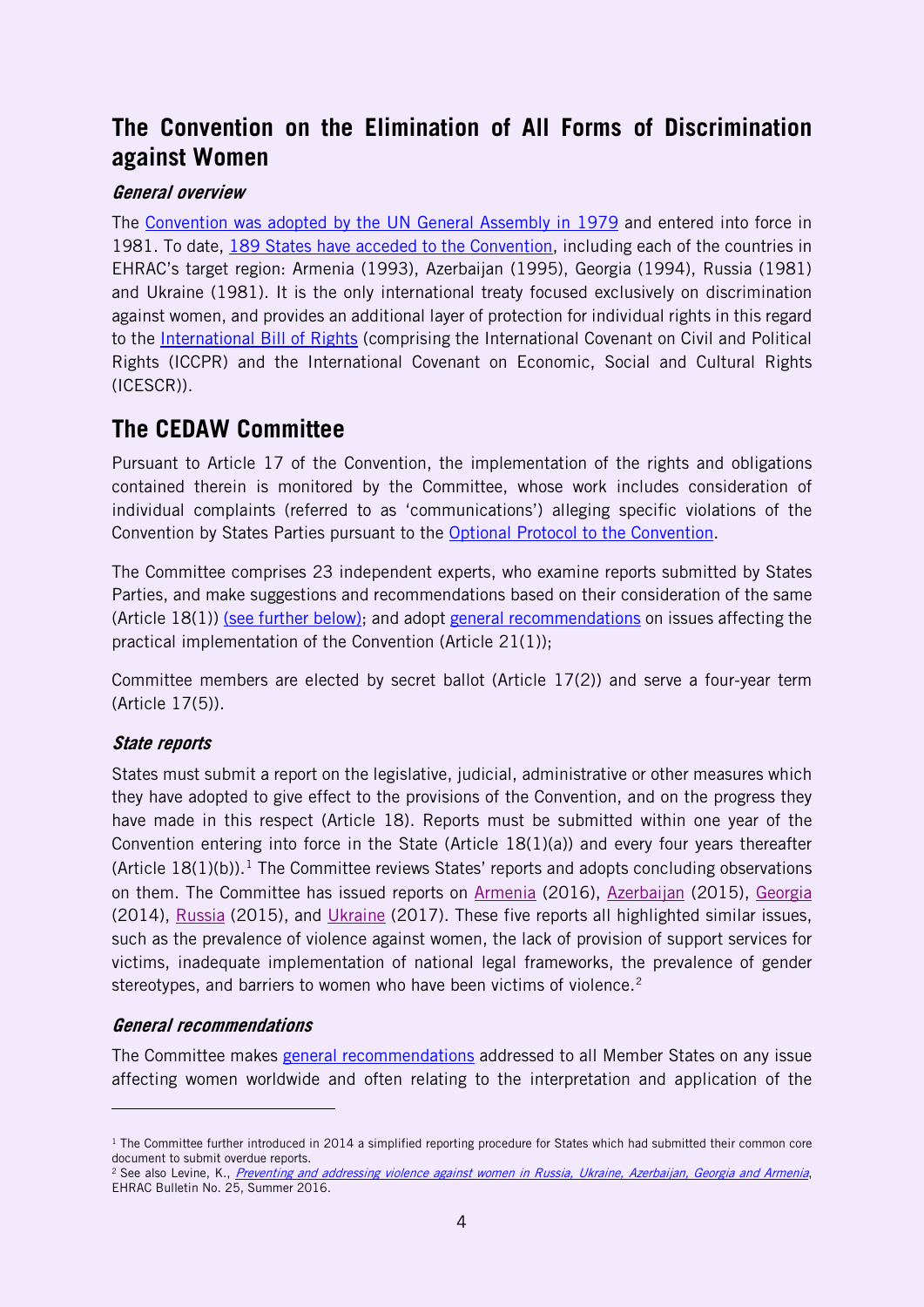relevant provisions of the Convention (Article 21 CEDAW). So far, the Committee has issued 35 [general recommendations,](https://www.ohchr.org/EN/HRBodies/CEDAW/Pages/Recommendations.aspx) including General Recommendation Nos. [19](http://tbinternet.ohchr.org/_layouts/treatybodyexternal/Download.aspx?symbolno=INT/CEDAW/GEC/3731&Lang=en) and [35](http://tbinternet.ohchr.org/_layouts/treatybodyexternal/Download.aspx?symbolno=CEDAW/C/GC/35&Lang=en) [\(see below\)](#page-5-0) concerning violence against women.

#### <span id="page-4-0"></span>**Optional Protocol to CEDAW**

The [Optional Protocol](https://www.ohchr.org/EN/ProfessionalInterest/Pages/OPCEDAW.aspx) (or CEDAW-OP) [entered into force in 2000](http://indicators.ohchr.org/) in 13 countries, and more recently in Armenia (2006), Azerbaijan (2001), Georgia (2002), Russia (2004) and Ukraine (2003). The Optional Protocol sets out two main avenues for addressing violations of women's rights: individual complaints and inquiries.

#### Individual Communications

Individual complaints (referred to as 'communications') may be submitted by victims or on behalf of victims who claim violations of their rights under the Convention against a State Party, pursuant to [Rules 56 to 75 of the Rules of Procedure of the CEDAW Committee.](https://www2.ohchr.org/english/bodies/cedaw/docs/CEDAW_Rules_en.pdf#page=21) In special circumstances, the communication may be filed without the victim's consent (Article 2 CEDAW-OP). The Committee's decisions (adoption of views or inadmissibility) can be accessed [via an online database on the website of the Office for the High Commissioner for Human](http://juris.ohchr.org/en/search/results?Bodies=3&sortOrder=Date)  [Rights.](http://juris.ohchr.org/en/search/results?Bodies=3&sortOrder=Date)<sup>[3](#page-4-1)</sup>

#### *Inquiries*

-

[Pursuant to Rules 76 to 91 of the Rules of Procedure,](https://www2.ohchr.org/english/bodies/cedaw/docs/CEDAW_Rules_en.pdf#page=29) Article 8 of the CEDAW-OP establishes an inquiry procedure. This allows the Committee to initiate a confidential investigation by one or more of its members, where it has received reliable information of 'grave or systematic violations' by a State Party of rights established in the Convention. Where warranted and with the consent of the State Party, the Committee may visit the territory of the State in question to conduct an investigation. Any findings, comments or recommendations will be transmitted to the State Party concerned, which must respond within six months.

Four inquiries have been conducted to date, including two related to violence against women, into:

- the reproductive rights of women in Northern Ireland (UK), regarding the right to an abortion [\(CEDAW/C/OP.8/GBR/1,](https://tbinternet.ohchr.org/Treaties/CEDAW/Shared%20Documents/GBR/INT_CEDAW_ITB_GBR_8637_E.pdf) 23.02.18);
- access to contraception in Manila in the Philippines [\(CEDAW/C/OP.8/PHL/1,](https://tbinternet.ohchr.org/_layouts/treatybodyexternal/Download.aspx?symbolno=CEDAW%2fC%2fOP.8%2fPHL%2f1&Lang=en) 10.06.2015);
- the murder and disappearances of aboriginal women and girls in Canada [\(CEDAW/C/OP.8/CAN/1,](https://tbinternet.ohchr.org/_layouts/treatybodyexternal/Download.aspx?symbolno=CEDAW%2fC%2fOP.8%2fCAN%2f1&Lang=en) 30.03.15);[4](#page-4-2)
- the murder and disappearances of women in Ciudad Juárez in Mexico [\(CEDAW/C/2005/OP.8/MEXICO,](https://tbinternet.ohchr.org/_layouts/treatybodyexternal/Download.aspx?symbolno=CEDAW%2fC%2f2005%2fOP.8%2fMEXICO&Lang=en) 27.01.05).

#### Format of individual communications and inquiry submissions

[CEDAW-OP](https://www.ohchr.org/EN/ProfessionalInterest/Pages/OPCEDAW.aspx) specifies the formal procedural requirements for individual communications and inquiry submissions. Both types of complaints must:

<span id="page-4-1"></span><sup>&</sup>lt;sup>3</sup> For [the Committee's decisions,](http://juris.ohchr.org/en/search/results?Bodies=3&sortOrder=Date) select 'CEDAW' from the drop down menu for 'Filter Treaty'.

<span id="page-4-2"></span><sup>4</sup> See also: Information received from the Government of Canada on the measures taken in response to the inquiry [\(CEDAW/C/OP.8/CAN/3,](https://tbinternet.ohchr.org/_layouts/treatybodyexternal/Download.aspx?symbolno=CEDAW%2fC%2fOP.8%2fCAN%2f3&Lang=en) 27.06.16)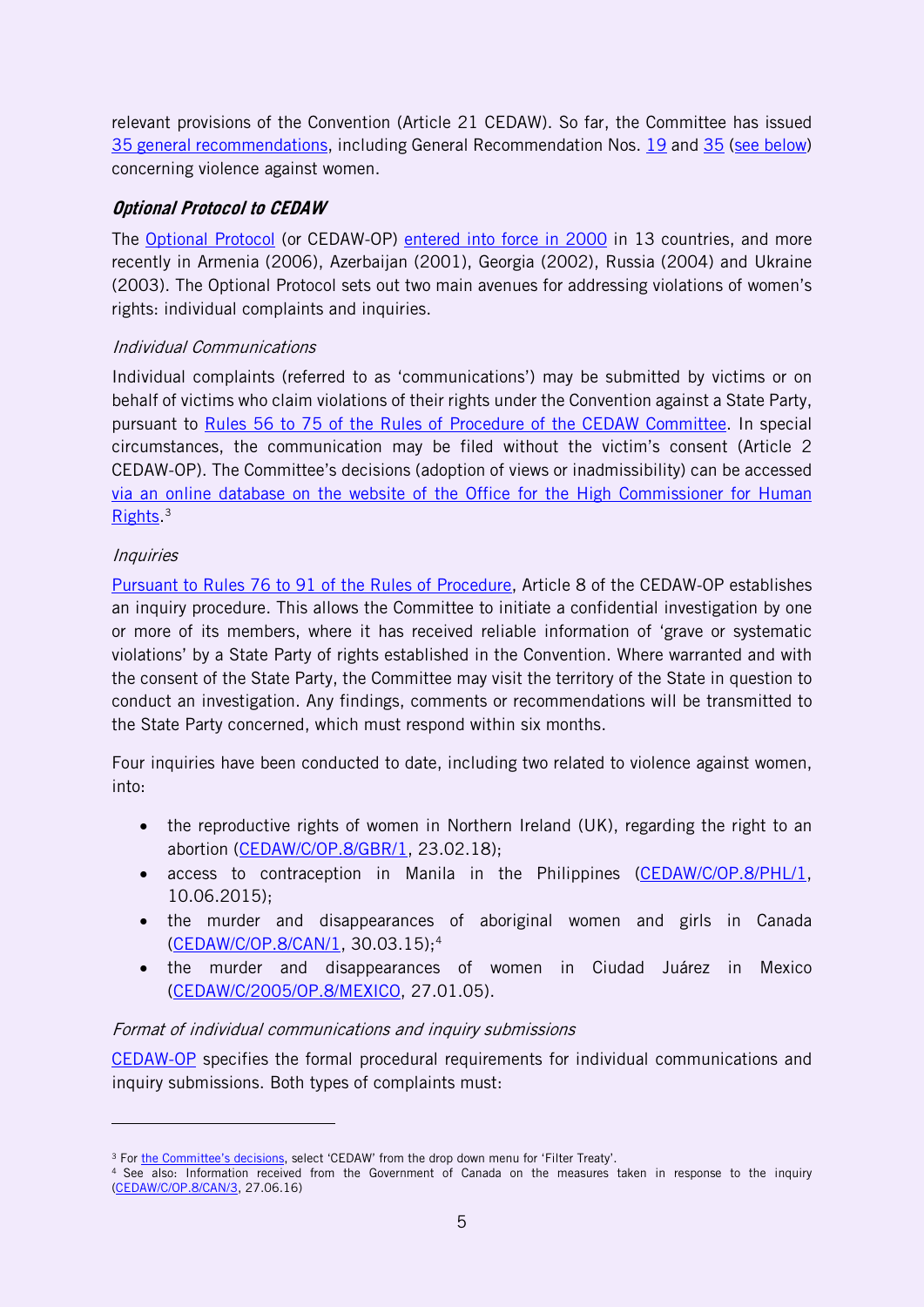- be in writing (Article 3);
- not be anonymous (Article 3);
- concern a State that is party to the Optional Protocol (Article 3);
- have exhausted domestic remedies unless unreasonably prolonged or unlikely to bring effective relief (Article 4(1));
- not concern an issue that is being examined under another procedure of international investigation (Article 4(2)(a));
- be sufficiently substantiated (Article  $4(2)(c)$ );
- concern violations that occurred after the Convention entered into force (Article 4(2)(e)).

There is no express time limit for bringing a communication to the Committee under the Optional Protocol, but a significant delay (for example, more than 3-5 years after exhaustion of domestic remedies) could be considered an abuse of the right by the Committee, and a communication could be found inadmissible on this basis.

## <span id="page-5-0"></span>**CEDAW framework and principles**

#### <span id="page-5-1"></span>**Definition of discrimination**

The object of the Convention is to ensure States eliminate all forms of discrimination against women on the basis of sex and gender, and to guarantee women the equal recognition, enjoyment and exercise of all human rights and fundamental freedoms on an equal basis with men. [5](#page-5-3)

The Convention incorporates a broad definition of discrimination:

"any distinction, exclusion or restriction on the basis of sex which has the effect or purpose of impairing or nullifying the recognition, enjoyment or exercise by women … of human rights and fundamental freedoms". (Article 1)

This definition is based on sex understood as a biological category since the term 'gender' was not used as a human rights concept at the time that the Convention was drafted. However, today the Convention's definition is understood to include sex, as well as gender-based, discrimination. This has been reaffirmed by [General Recommendation No. 28,](https://www2.ohchr.org/english/bodies/cedaw/docs/CEDAW-C-2010-47-GC2.pdf) which explicitly notes that the Convention is a "dynamic instrument" (para. 2), and refers to gender in relation to discrimination:

"The objective of the Convention is the elimination of all forms of discrimination against women on the basis of sex … Although the Convention only refers to sex-based discrimination, interpreting Article 1 together with Articles 2(f) and 5(a) indicates that the Convention covers gender-based discrimination against women." (paras. 4-5)

#### <span id="page-5-2"></span>**Definition of violence against women**

The Convention does not expressly refer to violence against women, which was due to the general lack of visibility of this issue on the international agenda at the time of its drafting (1976-1979), and the collective failure to recognise multiple forms of violence against women

<span id="page-5-3"></span><sup>5</sup> See Introduction [to the Convention, para. 3.](https://www.ohchr.org/EN/ProfessionalInterest/Pages/CEDAW.aspx)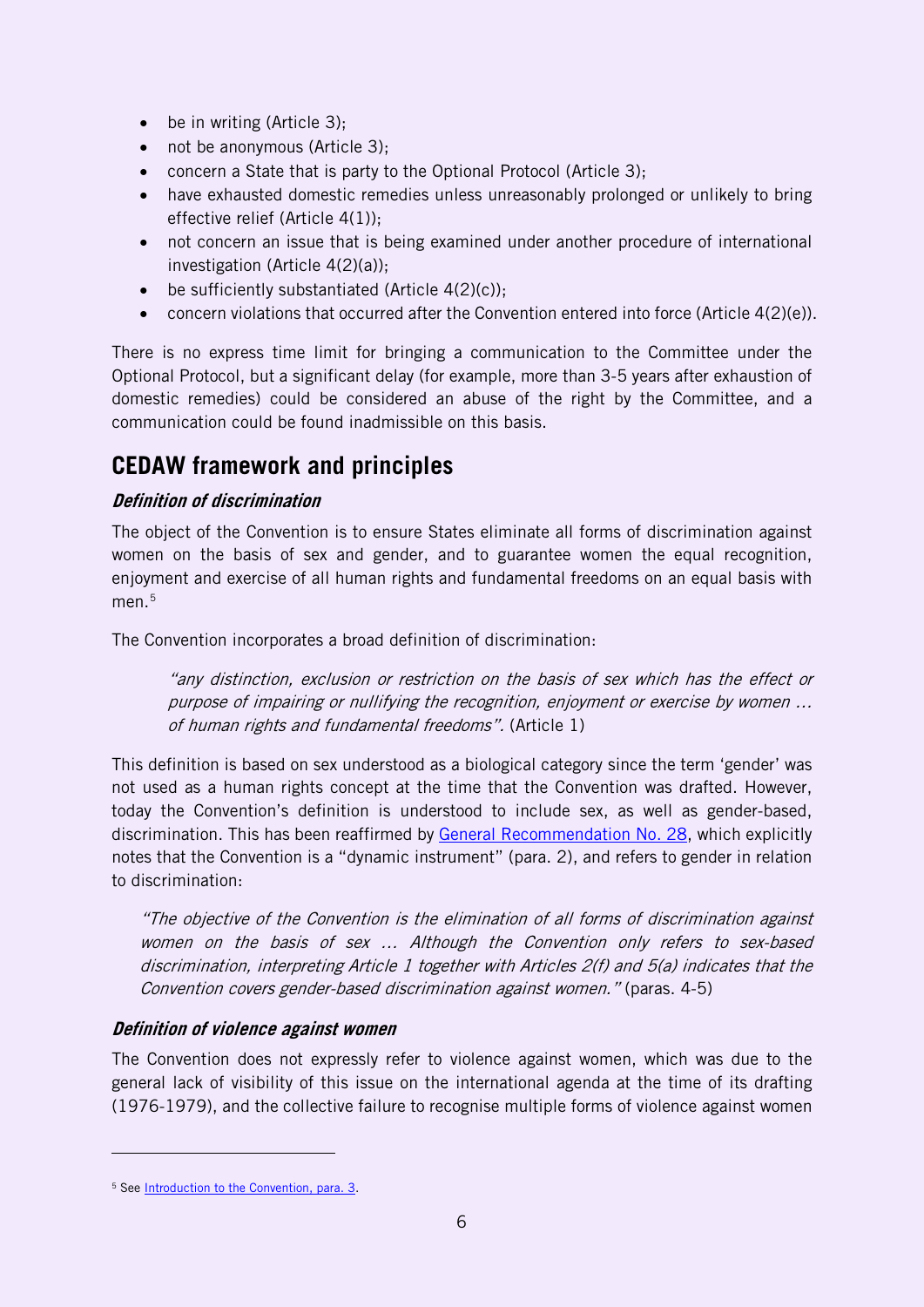as systemic global patterns at that time. It is now established that, as a dynamic instrument, the Convention's definition of discrimination in Article 1 incorporates violence against women as a form of such discrimination. Such a consensus has developed through the general recommendations and decisions of the Committee, reports from the SRVAW, and legal instruments and judgments from regional human rights bodies, including the ECtHR.

Subsequent to the adoption of the Convention, various instruments unambiguously included violence against women within their definitions of discrimination, and expand on the nature of States' obligations to eliminate violence against women:

- The Committee's [General Recommendation](http://tbinternet.ohchr.org/_layouts/treatybodyexternal/Download.aspx?symbolno=INT/CEDAW/GEC/5831&Lang=en) No. 12 (1989) notes that States have an obligation to protect women from violence in the family, workplace or any other area of social life (Articles 2, 5, 11, 12 and 16 CEDAW). Further, it highlights that part of a State's reporting obligation includes information on any legislation in force to protect women from violence and support services, and statistical data collected on incidences of violence against women.
- The Committee's [General Recommendation No.](http://tbinternet.ohchr.org/_layouts/treatybodyexternal/Download.aspx?symbolno=INT/CEDAW/GEC/3731&Lang=en) 19 (1992) outlines the definition of gender-based violence as follows:
	- "violence that is directed against a woman because she is a woman or violence that affects women disproportionately. It is a form of discrimination that seriously inhibits women's ability to enjoy and exercise their human rights and fundamental freedoms on the basis of equality with men";
	- It "includes acts that inflict physical, mental or sexual harm or suffering, threats of such acts, coercion and other deprivations of liberty, the violence that occurs within the family or domestic unit or within any other interpersonal relationship, or violence perpetrated or condoned by the State or its agents regardless of where it occurs";
	- it can be perpetrated by public authorities and private actors.
- The [United Nations Declaration on the Elimination of Violence against Women](http://www.un.org/documents/ga/res/48/a48r104.htm) (1993) defined violence against women as "any act of gender-based violence that results in, or is likely to result in, physical, sexual or psychological harm or suffering to women, including threats of such acts, coercion or arbitrary deprivation of liberty, whether occurring in public or in private life" (Article 1).
- The Committee's [General Recommendation No. 35](http://tbinternet.ohchr.org/_layouts/treatybodyexternal/Download.aspx?symbolno=CEDAW/C/GC/35&Lang=en) (2017) updating General Recommendation No. 19:
	- encourages the use of the more precise phrasing "gender-based violence against women", compared to "violence against women" previously (para. 9);
	- states that discrimination against women is linked to and exacerbated by various factors affecting their lives (paras. 12 and 14).

#### <span id="page-6-0"></span>**Core rights and obligations**

The substantive rights set out in the Convention include freedom from discrimination and prejudice, and the right to equality with respect to: education (Article 10); employment (Article 11); health care (Article 12); economic life (Article 13); marriage (Article 16); and equality before the law (Article 15).

Article 2 is recognised as the "very essence of the obligations of State parties under the Convention" (para. 41, [General Recommendation No. 28\)](http://tbinternet.ohchr.org/_layouts/treatybodyexternal/Download.aspx?symbolno=CEDAW/C/GC/28&Lang=en). It requires States to address all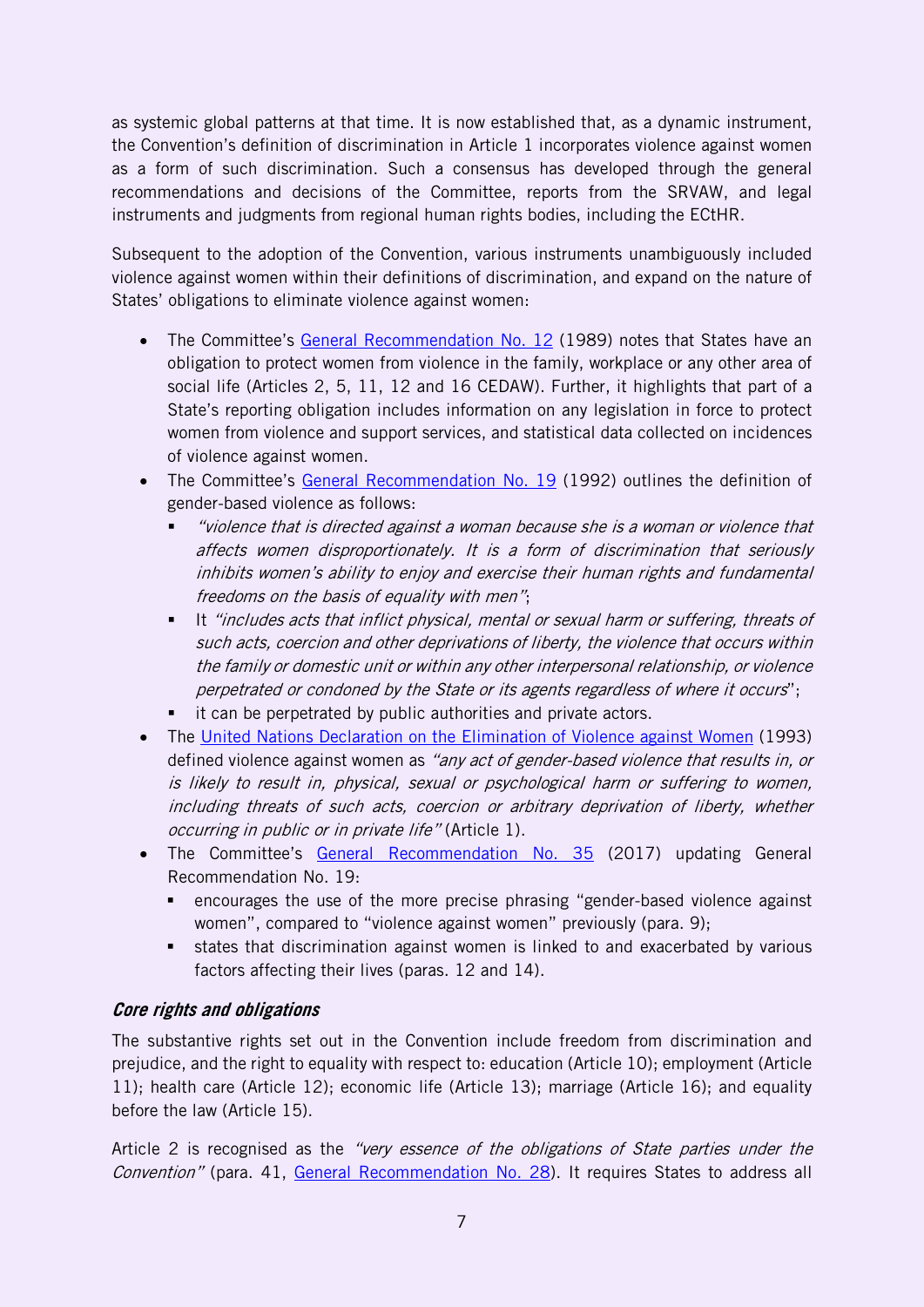aspects of their legal obligations under the Convention to respect, protect and fulfil women's rights to non-discrimination and enjoyment of equality with men. Seen as the Convention's backbone, it sets out the core obligations imposed on States. It also represents the general framework within which States are required to tackle discrimination against women in all areas, including violence against women. Such standards are not standalone, and as such, it cannot be read in isolation – it must be read in conjunction with the whole text of the Convention, most notably with Articles 1, 3, 4, 5(a) and 24, as well as general recommendations, concluding observations, views and other statements issued by the Committee (para. 7, General [Recommendation No. 28\)](http://tbinternet.ohchr.org/_layouts/treatybodyexternal/Download.aspx?symbolno=CEDAW/C/GC/28&Lang=en).

Specifically, Article 2 of the Convention requires States Parties to:

- provide legal protection and abolish or amend discriminatory laws and regulations  $(Article 2(a), (f), (g));$
- ensure that legislation prohibiting discrimination and promoting equality of women and men provides appropriate remedies for women who are subject to discrimination (Article  $2(b)$ :
- ensure that the courts are bound to apply the principle of equality under the Convention and to interpret the law, as much as possible, in line with States' obligations under the Convention (Article 2(c));
- refrain from engaging in any act/practice that would constitute direct/indirect discrimination against women (Article 2(d)); and
- eliminate discrimination by public and private actors (Article 2(e)).

#### State obligations to respect, protect and fulfil in relation to eliminating violence against women

The State's obligations to respect, protect and fulfil the rights of women to non-discrimination and enjoyment of equality with men are based on the general international human rights law framework and are given expression through the general and specific obligations in the Convention.

The State's obligations are set out in the Committee's [General Recommendation No. 28](http://tbinternet.ohchr.org/_layouts/treatybodyexternal/Download.aspx?symbolno=CEDAW/C/GC/28&Lang=en) (para. 9):

- Obligation to respect: "refrain from making laws, policies, regulations, institutional structures … that directly or indirectly result in the denial of the equal enjoyment by women of their civil, political, economic, social and cultural rights";
- Obligation to protect: "*protect women against discrimination by private actors and take* steps directly aimed at eliminating customary and all other practices that prejudice women and perpetuate the notion of inferiority or superiority of either of the sexes, and of stereotyped roles for men and women";
- Obligation to fulfil: "take a wide variety of steps to ensure that women and men enjoy equal rights de jure and de facto".

[General Recommendation No. 35](http://tbinternet.ohchr.org/_layouts/treatybodyexternal/Download.aspx?symbolno=CEDAW/C/GC/35&Lang=en) underlines that the general obligations cover all areas of State action, in the legislative, executive and judicial branches, and at the federal, national, sub-national, local and decentralised levels, as well as in privatised services. They require legal norms, policies, programmes, institutional frameworks, and monitoring mechanisms. In accordance with Articles 2 and 5 of the Convention, they also require measures to eradicate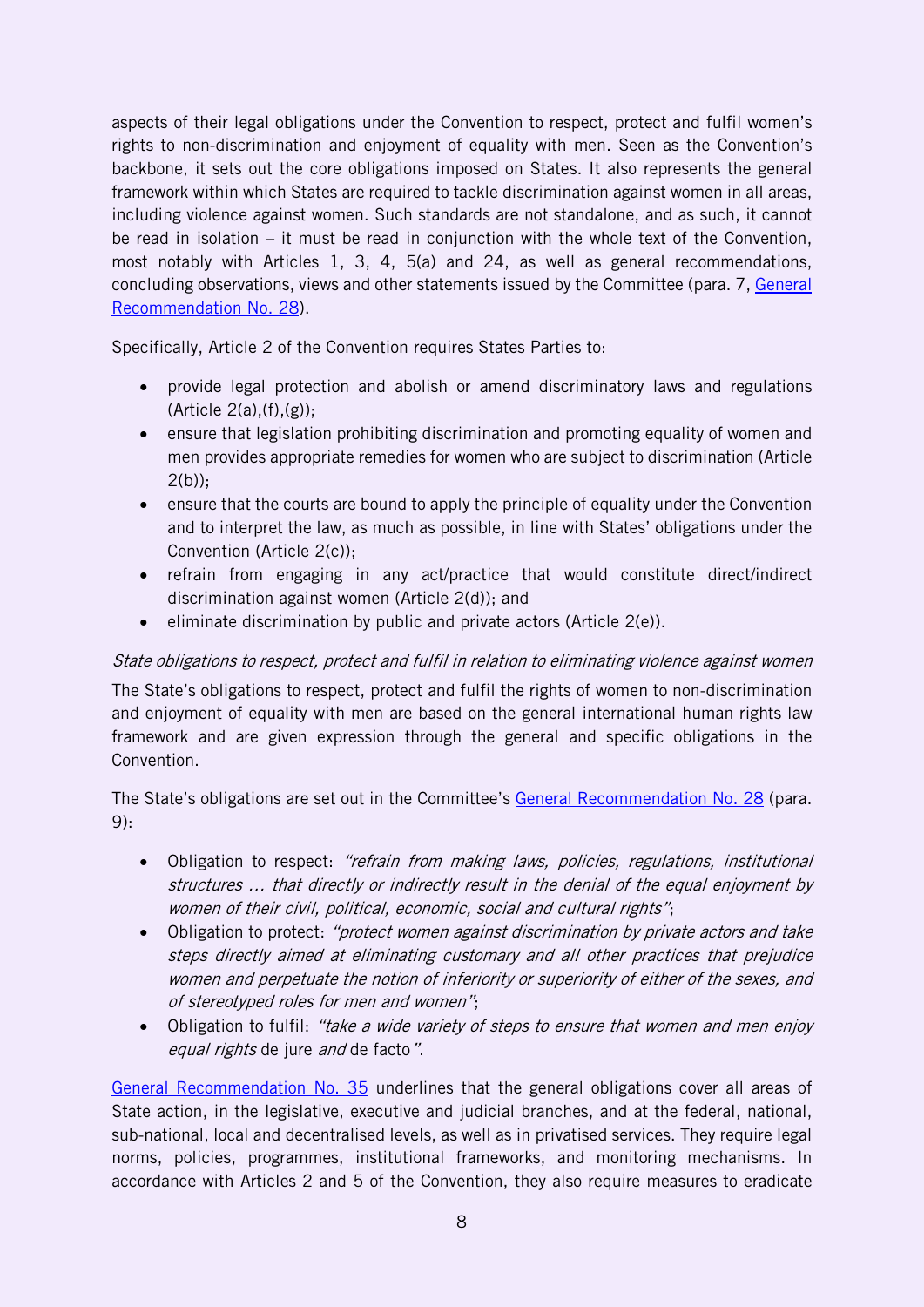prejudices, stereotypes and practices which form the root cause of gender-based violence against women (para. 26).

#### States' due diligence obligations

The fundamental basis of the due diligence principle in international human rights law is the obligation of States to act with due diligence to prevent, investigate, and punish violations by State and, in certain circumstances, non-State actors. Over time, regional human rights mechanisms and instruments have developed the doctrine of due diligence in relation to specific human rights contexts, including violence against women.<sup>[6](#page-8-0)</sup>

Despite the lack of an express reference to the responsibility of States Parties to act with due diligence in the Convention, such responsibility has subsequently evolved from the Committee's General Recommendation Nos. [19,](http://tbinternet.ohchr.org/_layouts/treatybodyexternal/Download.aspx?symbolno=INT/CEDAW/GEC/3731&Lang=en) [28](http://tbinternet.ohchr.org/_layouts/treatybodyexternal/Download.aspx?symbolno=CEDAW/C/GC/28&Lang=en) and [35,](http://tbinternet.ohchr.org/_layouts/treatybodyexternal/Download.aspx?symbolno=CEDAW/C/GC/35&Lang=en) the 1993 Declaration on the Elimination of [Violence against Women,](http://www.un.org/documents/ga/res/48/a48r104.htm) comparative case law from the Inter-American Court of Human Rights,<sup>[7](#page-8-1)</sup> and [various reports of the SRVAW.](#page-17-0)

[General Recommendation No.](http://tbinternet.ohchr.org/_layouts/treatybodyexternal/Download.aspx?symbolno=INT/CEDAW/GEC/3731&Lang=en) 19 provides that "States may also be responsible for private acts if they fail to act with due diligence to prevent violations of rights or investigate and punish acts of violence, and for providing compensation" (para. 9).<sup>[8](#page-8-2)</sup>

States are required to act with due diligence in respect of the conduct of private individuals where the State knew or should have known about a dangerous situation including the risk of violence (*Yildirim [v. Austria](http://juris.ohchr.org/Search/Details/1711)* (No. 6/2005, 21.07.2004)).

The [Council of Europe Convention on Preventing and Combating Violence against Women and](https://rm.coe.int/CoERMPublicCommonSearchServices/DisplayDCTMContent?documentId=090000168046031c)  [Domestic Violence](https://rm.coe.int/CoERMPublicCommonSearchServices/DisplayDCTMContent?documentId=090000168046031c) (Istanbul Convention) further elaborates on the nature of States' due diligence obligation to eliminate violence against women, through expressly requiring States Parties to "take the necessary legislative and other measures to exercise due diligence to prevent, investigate, punish and provide reparation for acts of violence covered by the scope of this Convention that are perpetrated by non-State actors" (Article 5), and specifying specific steps to be taken to comply with the due diligence standard (Articles 18, 35, 49, 50-56). The Istanbul Convention has entered into force in Georgia and has been signed by Armenia and [Ukraine](https://www.coe.int/en/web/conventions/full-list/-/conventions/treaty/210/signatures?desktop=true) (but not yet ratified). It has not been signed by Russia or Azerbaijan.

#### States' obligations to eliminate violence against women and intersectional discrimination

The Committee has emphasised the need to consider intersectional discrimination and how it influences the scope of positive obligations under the Convention:

In the Committee's inquiry into violence against aboriginal women in Canada [\(CEDAW/C/OP.8/CAN/1,](https://tbinternet.ohchr.org/Treaties/CEDAW/Shared%20Documents/CAN/CEDAW_C_OP-8_CAN_1_7643_E.pdf) 29 March 2015) the Committee stated that "the Convention recognizes that particular groups of women may be subject to specific forms of discrimination

<span id="page-8-0"></span><sup>6</sup> See, for example:

European Court of Human Rights: *[Opuz v. Turkey](http://hudoc.echr.coe.int/eng?i=001-92945)* (No. 33401/02, 09.06.09);

Inter-American Court of Human Rights: *[Velasquez Rodriguez v. Honduras](http://www.corteidh.or.cr/docs/casos/articulos/seriec_04_ing.pdf)* (Series C No 4, 29.07.88);

Inter-American Commission on Human Rights: [Maria da Penha Maia Fernandes v. Brazil](http://cidh.org/annualrep/2000eng/ChapterIII/Merits/Brazil12.051.htm) (Case No. 12.051, Report No. 54/01, 16.04.01), para. 56.

<span id="page-8-1"></span><sup>&</sup>lt;sup>7</sup> E.g. *[Velásquez-Rodríguez v. Honduras](http://www.corteidh.or.cr/docs/casos/articulos/seriec_04_ing.pdf)*.

<span id="page-8-2"></span><sup>&</sup>lt;sup>8</sup> Chinkin, C. (2012). Violence against Women, in Freeman, M.A., Chinkin, C. & Rudolf, B. (eds). The UN Convention on the Elimination of All Forms of Discrimination Against Women: A Commentary. Oxford, Oxford University Press, pp.443-474, pp.465f.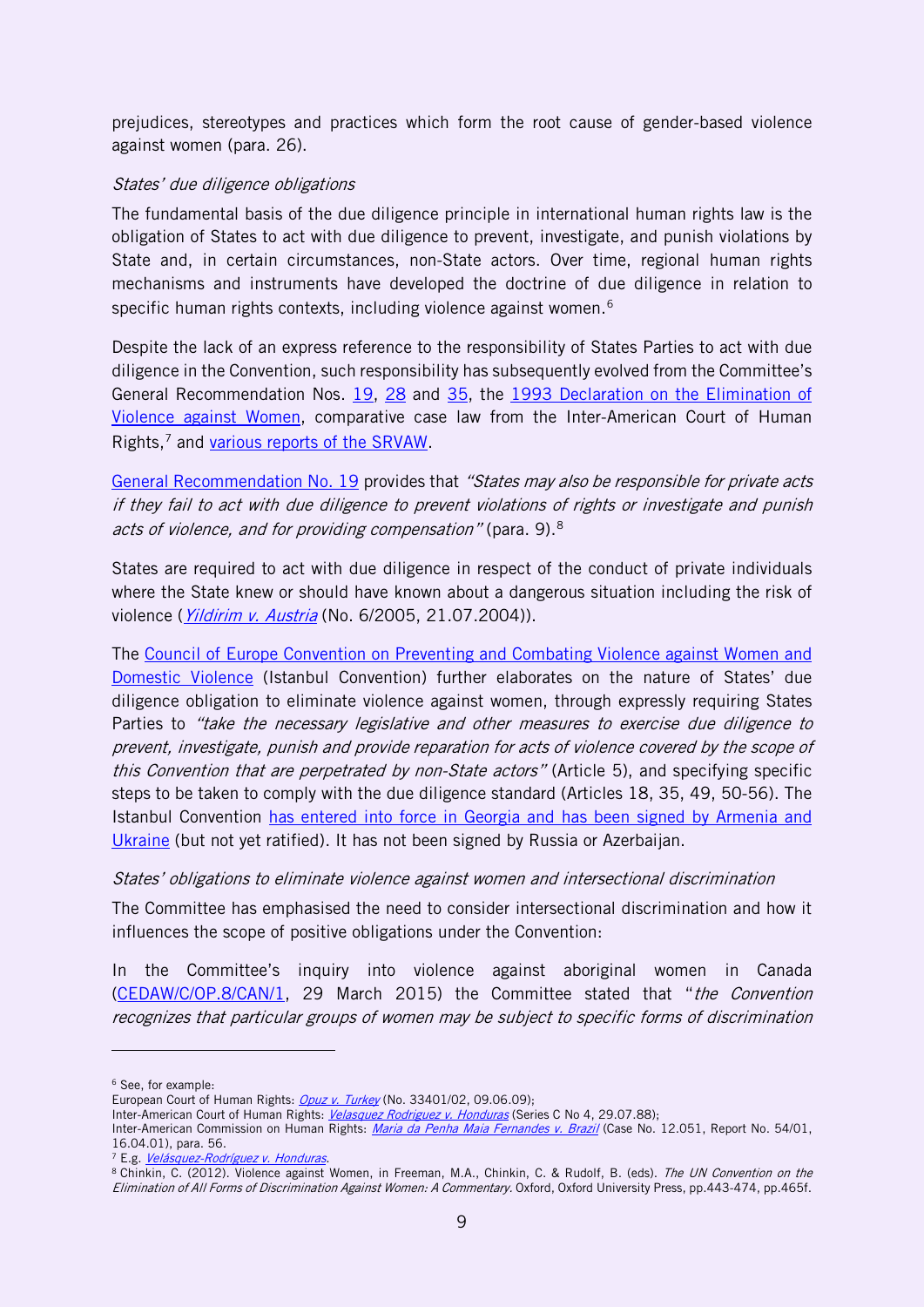based on sex and other prohibited grounds of discrimination, and that States parties must address intersecting forms of discrimination". The Committee noted "that intersectional discrimination increases the risk of violence and heightens the adverse consequences of violence when it occurs, and that States parties have special obligations to ensure that aboriginal people are entitled without discrimination to enjoy all human rights, as affirmed in the United Nations Declaration on the Rights of Indigenous Peoples" (para. 200). Among specific vulnerabilities of the community of aboriginal women, the Committee highlighted vulnerability to prostitution and trafficking; socioeconomic disadvantages; internalisation of patriarchal colonial structures; discriminatory stereotypes; lasting consequences of the sexual and racial discrimination against the aboriginal community during the colonial and postcolonial periods; and reluctance of the community to report violence to the police.

In *[Kell v. Canada](http://juris.ohchr.org/Search/Details/1718)* (No. 19/2008, 28.02.2012), the Committee noted that "in its General [recommendation No. 28,](http://tbinternet.ohchr.org/_layouts/treatybodyexternal/Download.aspx?symbolno=CEDAW/C/GC/28&Lang=en) the Committee states that intersectionality is a basic concept for understanding the scope of the general obligation of States parties contained in Article 2 of the Convention. The discrimination of women based on sex and gender is inextricably linked with other factors that affect women, such as race, ethnicity, religion or belief, health, status, age, class, caste, and sexual orientation and gender identity. States parties must legally recognise and prohibit such intersecting forms of discrimination and their compounded negative impact on the women concerned" (para. 10.2). "As the Author is an aboriginal woman who is in a vulnerable position, the State Party is obliged to ensure the effective elimination of intersectional discrimination" (para. 10.3).

## <span id="page-9-0"></span>**The Committee's decisions in individual communications concerning violence against women**

To date, the Committee has declared admissible individual communications on physical, sexual, psychological and economic violence against women, and has found a number of violations of the Convention on different grounds. To illustrate the Committee's work regarding violence against women, core issues and related cases will be outlined below. Where communications are cited but not discussed, a short summary of case findings can be found in [Annex 2.](#page-20-0)

The Committee has decided individual communications relating to:

#### <span id="page-9-1"></span>**Flaws of domestic law and failures in its application**

-

When it comes to flaws of domestic law and failures in its application, Article 2 of the Convention has to be considered closely. Its provisions deal with the role of law, legislation and legal institutions in the elimination of discrimination against women, be it formal (de jure) or in practice (de facto). $9$ 

Tayag Vertido [v. Philippines](http://juris.ohchr.org/Search/Details/1700) (No. 18/2008, 16/07/2010) concerned gender stereotyping in a rape trial in which the Committee found violations of Article 2(c), 2(f), Article 5(a) of the Convention, read in conjunction with Article 1 of the Convention and General Recommendation No. 19. The Committee recommended that the State Party should:

<sup>&</sup>lt;sup>9</sup> Byrnes, A. (2012). Article 2, in Freeman, M.A., Chinkin, C. & Rudolf, B. (eds). The UN Convention on the Elimination of All Forms of Discrimination Against Women: A Commentary. Oxford, Oxford University Press, pp.71-100, p.73.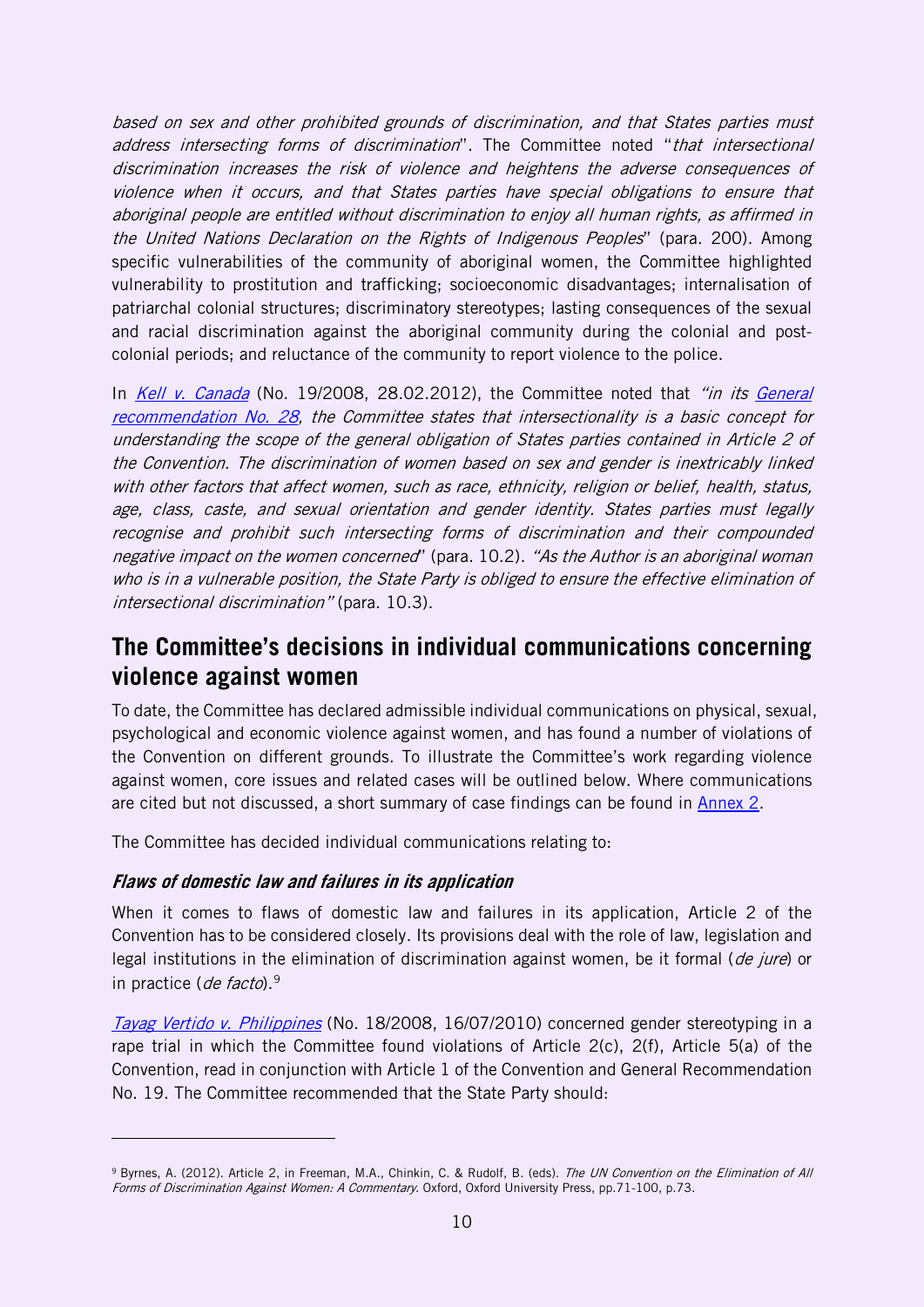- review the definition of rape in the legislation so as to place the lack of consent at its centre;
- remove any requirement in the legislation that sexual assault be committed by force or violence; and
- enact a definition of sexual assault.

Other communications involving flaws of domestic law include: R.P.B v. the [Philippines](http://juris.ohchr.org/Search/Details/1875) (No. 18/2008, 16.07.2010), S.V.P. [v. Bulgaria](http://juris.ohchr.org/Search/Details/1693) (No. 31/2011, 12.10.2012), [V.K. v. Bulgaria](http://juris.ohchr.org/Search/Details/1702) (No. 20/2008, 25.07.2011), A.T. [v. Hungary](http://juris.ohchr.org/Search/Details/1722) (No. 2/2003, 26.01.2005), and O.G. [v. Russia](https://tbinternet.ohchr.org/_layouts/treatybodyexternal/Download.aspx?symbolno=CEDAW%2fC%2f68%2fD%2f91%2f2015&Lang=en) (No. 91/2015, 6.11.2017).

#### <span id="page-10-0"></span>**Failure to act with due diligence to prevent, investigate and punish acts of violence against women and compensate victims**

[Angela González Carreño](http://juris.ohchr.org/Search/Details/1878) v. Spain (No. 47/2012, 16.07.2014) raised issues of domestic violence, child visitation rights and child support. Finding violations of Articles 2(a)-(f), 5(a), and 16(1)(d) jointly with Article 1 of the Convention and General Recommendation No. 19, the Committee recommended that the State Party should:

- conduct an exhaustive and impartial investigation to determine whether there are failures in the State's structures and practices that have caused the Author and her daughter to be deprived of protection; and
- strengthen the application of the legal framework to ensure that the competent authorities exercise due diligence to respond appropriately to situations of domestic violence.

The Committee also emphasised that previous acts of domestic violence must be taken into consideration when determining custody and visitation rights regarding children, and the exercise of custody or visiting rights must not endanger the safety of the victims of violence, including children.

X and Y [v. Georgia](http://juris.ohchr.org/Search/Details/2051) (No. 24/2009, 13.07.15) concerned repeated domestic and sexual violence and the State failure to respond adequately or at all to reports of the same.<sup>[10](#page-10-2)</sup> The Committee found that the State Party had not adopted appropriate legislative and other measures to prohibit violence against women as a form of discrimination, or ensured that women had equal rights before the law with men, in breach of Articles 2(b) to 2(f), in conjunction with Article 1 and 5(a) of the Convention and the Committee's General Recommendation No. 19. It recommended that, among other things, the State Party should:

- provide adequate financial compensation to those involved in the case;
- ensure that the victims of domestic violence and their children are provided with adequate support; and
- intensify awareness raising campaigns and introduce a zero-tolerance policy in respect of violence against women, specifically domestic violence.

<span id="page-10-2"></span><span id="page-10-1"></span><sup>&</sup>lt;sup>10</sup> Litigated before CEDAW by Article 42 of the Constitution (Georgia) with Interights and subsequently EHRAC. See [below.](#page-15-1)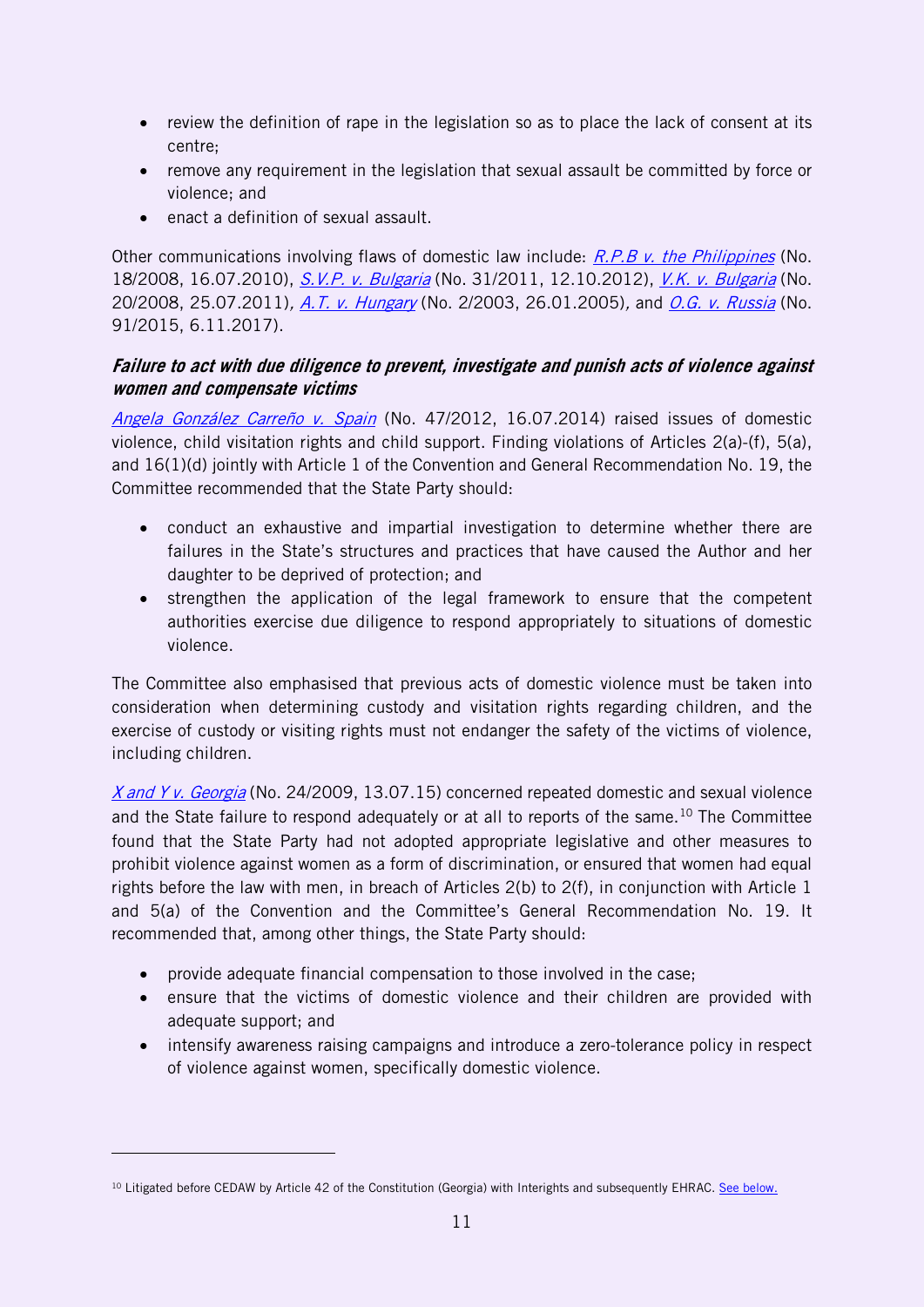Other communications involving the failure to observe due diligence standards include  $M.W.$   $V.$ [Denmark](http://juris.ohchr.org/Search/Details/2098) (No. 46/2012, 22.02.2016), [S.V.P. v. Bulgaria](http://juris.ohchr.org/Search/Details/1693) (No. 31/2011, 12.10.2012), Isatou Jallow [v. Bulgaria](http://juris.ohchr.org/Search/Details/1692) (No. 32/2011, 23.07.2012), Goekce [v. Austria](http://juris.ohchr.org/Search/Details/1715) (No. 5/2005, 06.08.2007), Yildirim [v. Austria](http://juris.ohchr.org/Search/Details/1711) (No. 6/2005, 21.07.2004) and A.T. [v. Hungary](http://juris.ohchr.org/Search/Details/1722) (No. 2/2003, 26.01.2005).

Further, in the recent decision of O.G. [v. Russia](https://tbinternet.ohchr.org/_layouts/treatybodyexternal/Download.aspx?symbolno=CEDAW%2fC%2f68%2fD%2f91%2f2015&Lang=en) (No. 91.2015, 6.11.2017), the Committee underlined that the State was required to:

- punish all acts of domestic violence, underlining that "the Convention includes no statutory time limit on how long after the end of a relationship a spouse or partner can claim that the violence perpetrated by the ex-partner falls within the definition of 'domestic' violence"; and
- act in a timely and adequate manner and to protect the victim from violence and intimidation; the case has to be addressed in a gender-sensitive manner and the reasoning should not be affected by stereotypes.

The Committee also recognised that "*the Author has suffered moral damage and prejudice, she* was subjected to fear and anguish when she was left without State protection… when the State organs that ought to have been her protector, in particular the police, instead refused to offer her protection and denied her status as a victim". It recommended that the State take legislative measures: adopt comprehensive legislation; reinstate criminal prosecution of domestic violence; renounce private prosecution of domestic violence cases and soon; provide free legal aid.

#### <span id="page-11-0"></span>**Barriers to access to justice**

In [General Recommendation No.](https://tbinternet.ohchr.org/Treaties/CEDAW/Shared%20Documents/1_Global/CEDAW_C_GC_33_7767_E.pdf) 33 on women's access to justice (3 August 2015), the Committee notes the existence of "a number of obstacles and restrictions that impede women from realising their right to access to justice on a basis of equality, including a lack of effective jurisdictional protection offered by States Parties in relation to all dimensions of access to justice" (para. 3). Furthermore, the Committee acknowledges factors that might impede women's access to justice such as illiteracy, trafficking, status as asylum seekers, deprivation of liberty, and socio-economic status (para. 8f). Women and girls face greater difficulties in accessing justice in rural areas, where informal justice mechanisms which do not fully conform to the Convention are more prevalent, as stated in [General Recommendation No. 34](https://tbinternet.ohchr.org/_layouts/treatybodyexternal/Download.aspx?symbolno=CEDAW/C/GC/34&Lang=en) on [women's access to justice](https://tbinternet.ohchr.org/_layouts/treatybodyexternal/Download.aspx?symbolno=CEDAW/C/GC/34&Lang=en) (7 March 2016).

#### Linguistic barriers (lack of translation services)

In *[Isatou Jallow v. Bulgaria](http://juris.ohchr.org/Search/Details/1692)* (No. 32/2011, 23.07.2012), which concerned an illiterate migrant woman (with no command of Bulgarian or relatives in Bulgaria), who complained of domestic violence and child custody issues, the Committee found:

- a violation of Articles 2(b)-(f), 5(a), and 16(c), (d) and (f), read in conjunction with Articles 1 and 3; and
- that the State should take measures to ensure that women victims of domestic violence, in particular migrant women, have effective access to services related to protection against domestic violence and to justice, including the interpretation or translation of documents.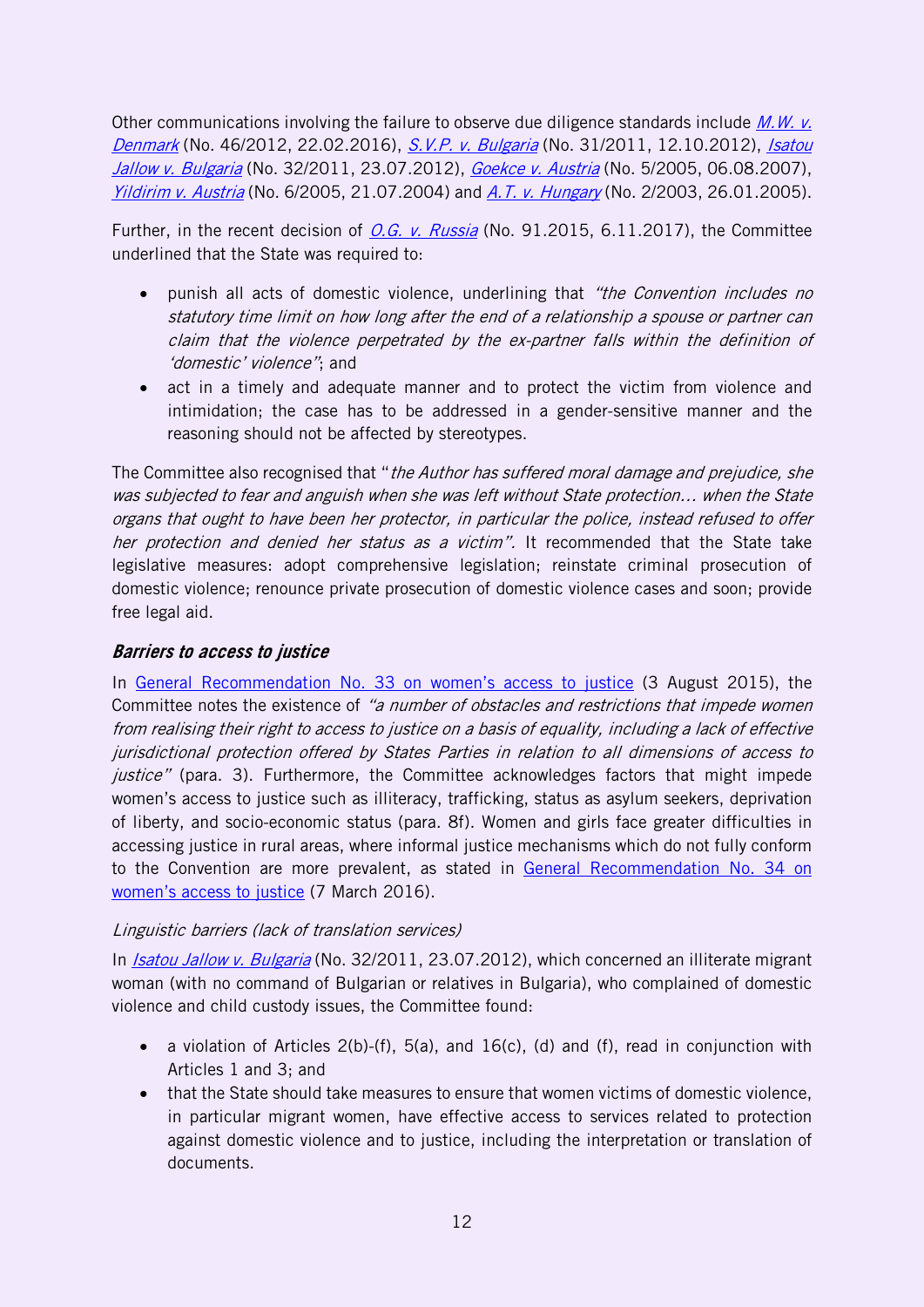Other communications involving linguistic barriers include  $R.P.B$  v. the Philippines (No. 34/2011, 21.02.2014), where the Committee found the State Party in violation for failing to provide sign language interpreters to a deaf-mute woman who had been raped, during a trial on that matter.

#### Financial barriers (lack of legal aid)

In a case concerning sexual abuse suffered by a seven-year-old girl causing a mental disability ([S.V.P. v. Bulgaria](http://juris.ohchr.org/Search/Details/1693) (No. 31/2011, 12.10.2012)), the Committee:

- held that the State Party had not provided a reliable system for effective compensation of the victims of sexual violence, including for moral damages, and that no legal aid scheme existed for the execution procedure, even for victims who are disabled as a result of the sexual violence experienced;
- found a violation of Article 2(a)-(c), (e)-(g), read together with Articles 1, 3, 5(a) and (b), 12 and 15(1); and
- recommended the amendment of the 2006 Legal Aid Act to provide legal aid for the execution of judgments awarding compensation to victims of sexual violence.

Other communications involving the need for the State to provide legal aid to victims of domestic violence include  $A.T. v.$  Hungary (No. 2/2003, 26.01.2005).

#### <span id="page-12-0"></span>**Gender stereotypes**

The Committee acknowledges that the term 'gender' does not represent a static condition, but is a product of culture and society that is constantly changing,  $11$  and that gender stereotypes preserve a specific understanding of gender identities and roles in order to designate them as the natural and universal model conception.<sup>[12](#page-12-2)</sup> Gender stereotypes that contribute to the discrimination and subordination of women and the inequality between men and women should be modified as stipulated by Article 5 of the Convention. Under Article 5, States have to address gender stereotypes rooted in their culture and society in order to tackle systemic and structural discrimination against women deriving therefrom.  $13$  The analysis of gender stereotypes represents an important factor in understanding the underlying causes of violence against women.

In  $V.K. v. Bulgaria$  (No. 20/2008, 25.07.2011), concerning domestic violence, the Committee found that Articles 2(c)-(f), in conjunction with Articles 1, and 5(a) with 16(1), as well as [General Recommendation No. 19,](http://tbinternet.ohchr.org/_layouts/treatybodyexternal/Download.aspx?symbolno=INT/CEDAW/GEC/3731&Lang=en) had been violated. It held that:

- all State organs, including the judiciary, have an obligation to tackle traditional attitudes by which women are regarded as subordinate to men and which contribute to violence against them;
- stereotyping affects women's right to a fair trial;

<span id="page-12-1"></span><sup>11</sup> Holtmaat, R. (2012). Article 5, in Freeman, M.A., Chinkin, C. & Rudolf, B. (eds). The UN Convention on the Elimination of All Forms of Discrimination Against Women: A Commentary. Oxford, Oxford University Press, pp.141-168, pp.147f; General [recommendation No.28](https://tbinternet.ohchr.org/_layouts/treatybodyexternal/Download.aspx?symbolno=CEDAW/C/GC/28&Lang=en) (CEDAW/C/GC/28) on the core obligations of States parties under Article 2 of the Convention on the Elimination of All Forms of Discrimination against Women (16 December 2010), para.5.

<span id="page-12-2"></span><sup>&</sup>lt;sup>12</sup> Cook, R.J. & Cusack, S. (2010). Gender Stereotyping; Transnational Legal Perspectives. Philadelphia, University of Pennsylvania Press, p.9

<sup>13</sup> Holtmaat, R. (2012) pp.163ff.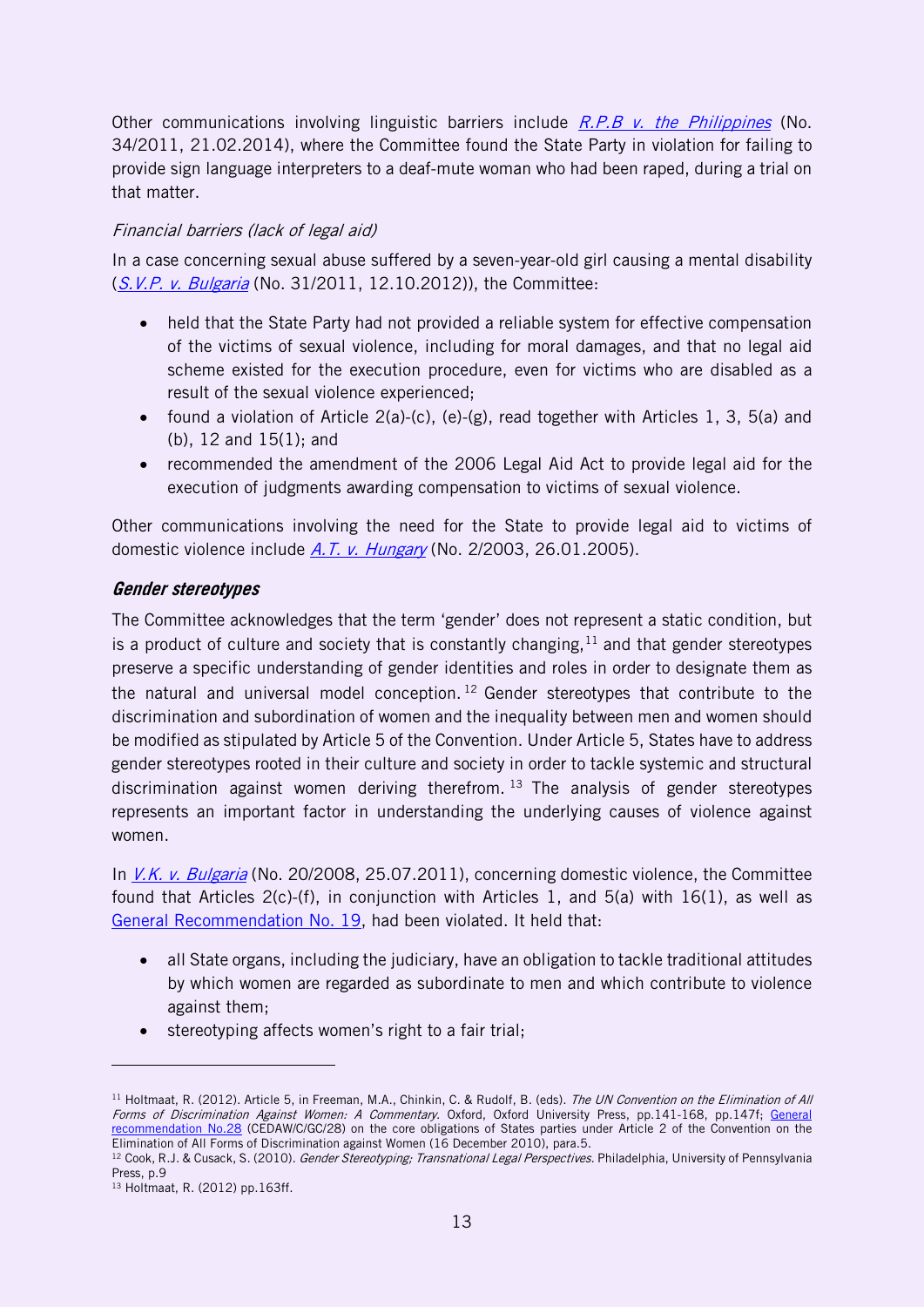- the judiciary must be careful not to create inflexible standards based on preconceived notions of what constitutes domestic or gender-based violence; and
- the State should provide mandatory training for judges, lawyers and law enforcement on the application of the Law on Protection against Domestic Violence, including on the definition of domestic violence and on gender stereotypes.

Other communications involving gender stereotypes include *[Angela González Carreño v. Spain](http://juris.ohchr.org/Search/Details/1878)* (No. 47/2012, 16.07.2014), *[Isatou Jallow v. Bulgaria](http://juris.ohchr.org/Search/Details/1692)* (No. 32/2011, 23.07.2012), *[Tayag](http://juris.ohchr.org/Search/Details/1700)* Vertido [v. Philippines](http://juris.ohchr.org/Search/Details/1700) (No. 18/2008, 16.07.2010) and A.T. [v. Hungary](http://juris.ohchr.org/Search/Details/1722) (No. 2/2003, 26.01.2005).

## <span id="page-13-0"></span>**Admissibility criteria for individual communications to the CEDAW Committee**

Article 4 CEDAW-OP contains a number of admissibility criteria and their fulfilment represents a precondition for the consideration of a communication in substance. Some of these criteria render a communication inadmissible *prima facie* while others need to be decided upon by the Committee. The most common grounds for inadmissibility are outlined below.

#### <span id="page-13-1"></span>**Exhaustion of domestic remedies**

Authors of communications must exhaust domestic remedies (Article 4(1) CEDAW-OP). The State concerned must have the opportunity to respond to the substantive allegations of discrimination domestically (*N.S.F. [v. United Kingdom](http://juris.ohchr.org/Search/Details/1714)* (No. 10/2005, 30.05.2007)); [M.E.N.](http://juris.ohchr.org/Search/Details/1696) [v. Denmark](http://juris.ohchr.org/Search/Details/1696) (No. 35/2012, 26.07.2013). Although the Author of an individual communication has to provide in detail which steps have been taken in order to exhaust domestic remedies, the State bears the burden of showing which specific and applicable remedies have not been exhausted. The exhaustion of domestic remedies is determined as at the time the Committee considers a communication, not at the time of its submission. Furthermore, providing the underlying facts of the discrimination (and the specific grounds on which the discrimination is based) are argued before the domestic courts, there is no need to cite them explicitly as Convention violations (*N. [v. Netherlands](http://juris.ohchr.org/Search/Details/1877)* (No. 39/2012, 17.02.20[14](#page-13-4))).<sup>14</sup> Further, in *O.G. v.* [Russia](https://tbinternet.ohchr.org/_layouts/treatybodyexternal/Download.aspx?symbolno=CEDAW%2fC%2f68%2fD%2f91%2f2015&Lang=en) (No. 91.2015, 6/11/2017) the Committee stated that, if the State claims that the Author failed to exhaust domestic remedies and refers to remedies that should have been exhausted by the Author, the State has to discharge its burden of proof and to "provide" explanation as to how domestic remedies would have been effective in securing the rights of the Author".

#### <span id="page-13-2"></span>**Examination by another international body**

-

Communications already examined under another procedure shall be declared inadmissible (Article 4(2)(a) CEDAW-OP). This inadmissibility ground was included in order to avoid any duplication of consideration of a case at the international level, a practice followed by most international human rights instruments. However, an inadmissibility decision from the ECtHR without reasons is unlikely to be sufficient to render a case automatically inadmissible  $(N.S.F.$ 

<span id="page-13-4"></span><span id="page-13-3"></span><sup>&</sup>lt;sup>14</sup> Connors, J. (2012). Optional Protocol, in Freeman, M.A., Chinkin, C. & Rudolf, B. (eds). The UN Convention on the Elimination of All Forms of Discrimination Against Women: A Commentary. Oxford, Oxford University Press pp.607-680, pp.634ff.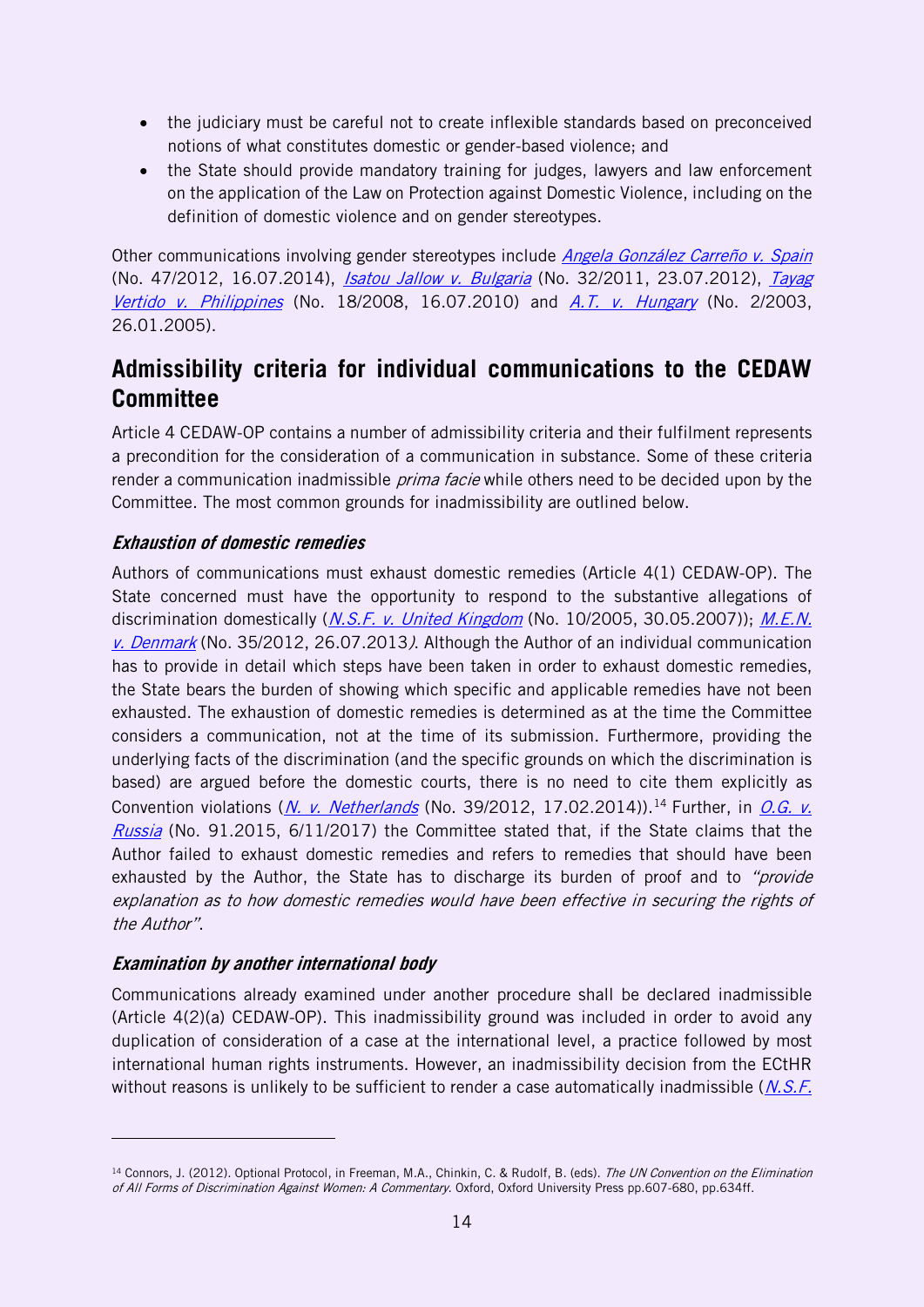[v. United Kingdom](http://juris.ohchr.org/Search/Details/1714) (No. 10/2005, 30.05.2007); T.N. [v. Denmark](http://juris.ohchr.org/Search/Details/1880) (No.37/2012, 19.11.2011)). [15](#page-14-2)

#### <span id="page-14-0"></span>**Failure adequately to substantiate claims**

Manifestly ill-founded communications are also inadmissible (Article 4(2)(c) CEDAW-OP). The inadmissibility of manifestly ill-founded or insufficiently substantiated communications reflects concrete examples of the understanding that a communication should be compatible with the Convention. [16](#page-14-3)

#### <span id="page-14-1"></span>**Admissibility and asylum claims**

Issues of admissibility are frequently at the heart of individual communications related to asylum seekers. Article 2(d) of the Convention encompasses the obligation of State Parties to protect women from being exposed to real, personal and foreseeable risk of serious forms of gender based violence irrespective of whether such consequences would take place outside the territorial boundaries of the sending State Party. The proof of a real, personal and foreseeable risk represents a challenging threshold and so far, the Committee has found all individual communications on asylum seekers inadmissible, mostly due to the lack of substantiation of their claim or the non-exhaustion of domestic remedies.<sup>[17](#page-14-4)</sup>

A case in point is *N. [v. Netherlands](http://juris.ohchr.org/Search/Details/1877)* (No. 39/2012, 17.02.2014), concerning the rape of the Mongolian Author by her employer, leading to her becoming pregnant. The police questioned the employer, but released him. He subsequently held her captive and abused her physically and sexually. When she escaped, the police recorded statements and details of her injuries, but no proceedings followed. After a second unsuccessful attempt to escape the Author managed to leave the country.

The Committee found her communication inadmissible, pointing out that the Author had failed to explain why she had not followed up on complaints. The Committee found that she had failed to explain how the authorities had failed to protect her or show a real risk that they would be unable to do so upon her return.

Thus with regards vulnerable women seeking asylum, the Convention is similar to the ECtHR in being a potentially 'blunt tool'.<sup>[18](#page-15-5)</sup> The failure to exhaust domestic remedies has been cited as the reason for inadmissibility under both mechanisms.<sup>19</sup>

N [v. Netherlands](http://juris.ohchr.org/Search/Details/1877) (No. 39/2012, 17.02.2014) highlights the obstacles encountered when dealing with asylum-related communications to the Committee. Nevertheless, there are potential remedies to tackle evidential complications affecting such cases.

<sup>15</sup> Ibid., pp.640f.

<sup>16</sup> Ibid., pp.643f.

<span id="page-14-2"></span><sup>&</sup>lt;sup>17</sup> The burden of proof is on the Author to demonstrate that (1) relocation within the country of origin would not be sufficient and no effective remedy can be offered within the country of origin; and (2) the risk complained of still exists at the time the complaint is assessed. See e.g. [Y.W. v. Denmark](http://juris.ohchr.org/Search/Details/2052) (No. 51/2013, 02.03.2015); [Y.C. v. Denmark](http://juris.ohchr.org/Search/Details/1882) (No. 59/2013, 24.10.2014); M.P.M. v. [Canada](http://juris.ohchr.org/Search/Details/1705) (Communication No. 25/2010, 24.02.2012) 2012; [Herrera Rivera v. Canada](http://juris.ohchr.org/Search/Details/1706) (No. 26/2010, 18.10.2011); N.S.F. v. [United Kingdom](http://juris.ohchr.org/Search/Details/1714) (No. 10/2005, 30.05.2007).

<span id="page-14-4"></span><span id="page-14-3"></span><sup>18</sup> Hodson, L., (2014) Women's rights and the periphery: CEDAW's optional protocol. EJIL. pp. 561-578, p. 573

<sup>&</sup>lt;sup>19</sup> As cited in Hodson: *[Zhen Zhen Zheng v. Netherlands](http://juris.ohchr.org/Search/Details/1708)* (No. 15/2007, 26.06.2009); *[M.P.M. v. Canada](http://juris.ohchr.org/Search/Details/1705)* (Communication No. 25/2010, 24.02.2012) 2012; [Herrera Rivera v. Canada](http://juris.ohchr.org/Search/Details/1706) (No. 26/2010, 18.10.2011); [N.S.F. v. United Kingdom](http://juris.ohchr.org/Search/Details/1714) (No. 10/2005, 30.05.2007).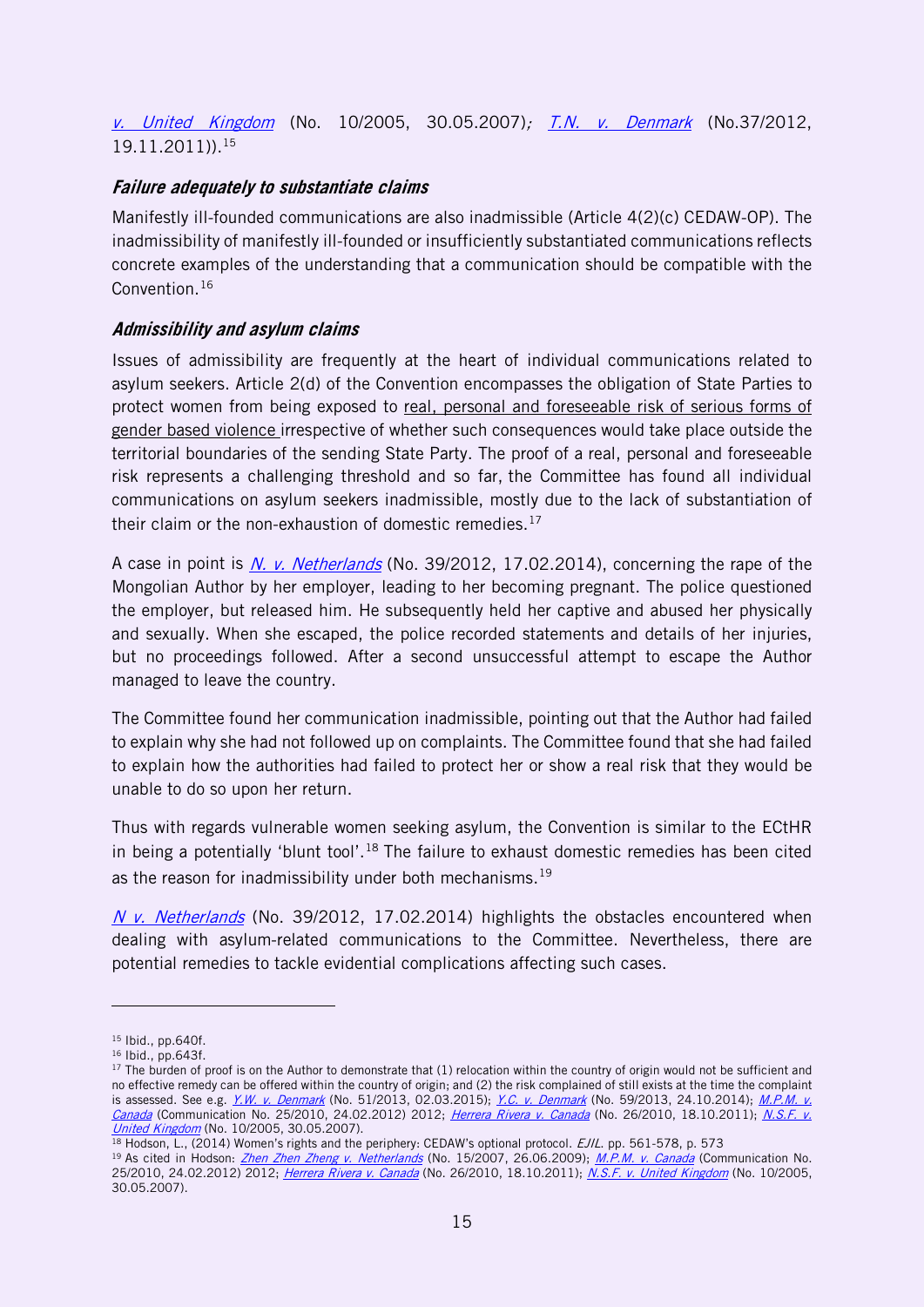#### <span id="page-15-0"></span>**Seeking interim measures from the CEDAW Committee**

Similar to most international human rights treaty bodies, the Committee is entitled to request interim measures as may be necessary to avoid possible irreparable damage to the victim from the State Party concerned.<sup>[20](#page-15-7)</sup> The use of interim measures is governed by Article 5 of CEDAW-OP.

Potential situations where interim measures might be used are the suspension of deportation (M.N.N. [v. Denmark](http://juris.ohchr.org/Search/Details/1695) (No. 33/2011, 15/07/2013), [N.S.F. v. United Kingdom](http://juris.ohchr.org/Search/Details/1714) (No. 10/2005, 30.05.2007)); or for protection to prevent irreparable damage to the Author and the Author's children, as seen in A.T. [v. Hungary](http://juris.ohchr.org/Search/Details/1722) (No. 2/2003, 26.01.2005); and to ensure protection of the Author's physical integrity while the communication is pending  $(V,K, v, Bulgaria$  (No. 20/2008, 25.07.2011)).

## <span id="page-15-1"></span>**Case study: X and Y v. Georgia**

In  $X$  and Y [v. Georgia](http://juris.ohchr.org/Search/Details/2051) (No. 24/2009, 13.07.2015), the Committee found that the State had failed in its duty to adopt appropriate measures to address domestic violence. The case involved a woman and her daughter whom the woman's husband had subjected to violent and sexual attacks. Despite X's complaints, the District Prosecutor's Office refused to open an investigation. The Committee recommended Georgia ensure victims receive support, intensify awarenessraising, and provide training for law enforcement officials.

Following the decision, EHRAC started working with local lawyers, civil society and officials to implement it. Alongside Georgian NGO Article 42 we applied for compensation for the Authors: as CEDAW does not quantify awards for compensation, the process involves applying for monetary damages from the domestic courts, using a legal mechanism set up by Georgian legislation, which was introduced directly in response to CEDAW's recommendations in this case. The Authors were awarded moral damages by the first instance court. The award has been appealed by the Ministry of Finance, and is pending a substantive hearing.

## <span id="page-15-2"></span>**The UN Special Rapporteur on violence against women (SRVAW)**

#### <span id="page-15-3"></span>**General overview**

The [SRVAW](https://www.ohchr.org/en/issues/women/srwomen/pages/srwomenindex.aspx) is an independent expert chosen by the UN Human Rights Council to report on violence against women and related issues. The position is completely independent from the UN and State Governments. The SRVAW reports directly to the Human Rights Council, although their reports are publicly available.

#### <span id="page-15-4"></span>**Mandate of the Special Rapporteur**

The SRVAW is mandated to seek and receive information from governmental and nongovernmental organisations on violence against women and to respond effectively. The SRVAW should take a comprehensive and universal approach to recommend measures, ways and means to eliminate all forms of violence against women and its causes. The SRVAW works closely with

<span id="page-15-7"></span><span id="page-15-6"></span><span id="page-15-5"></span><sup>20</sup> Connors, J. (2012) pp.647ff.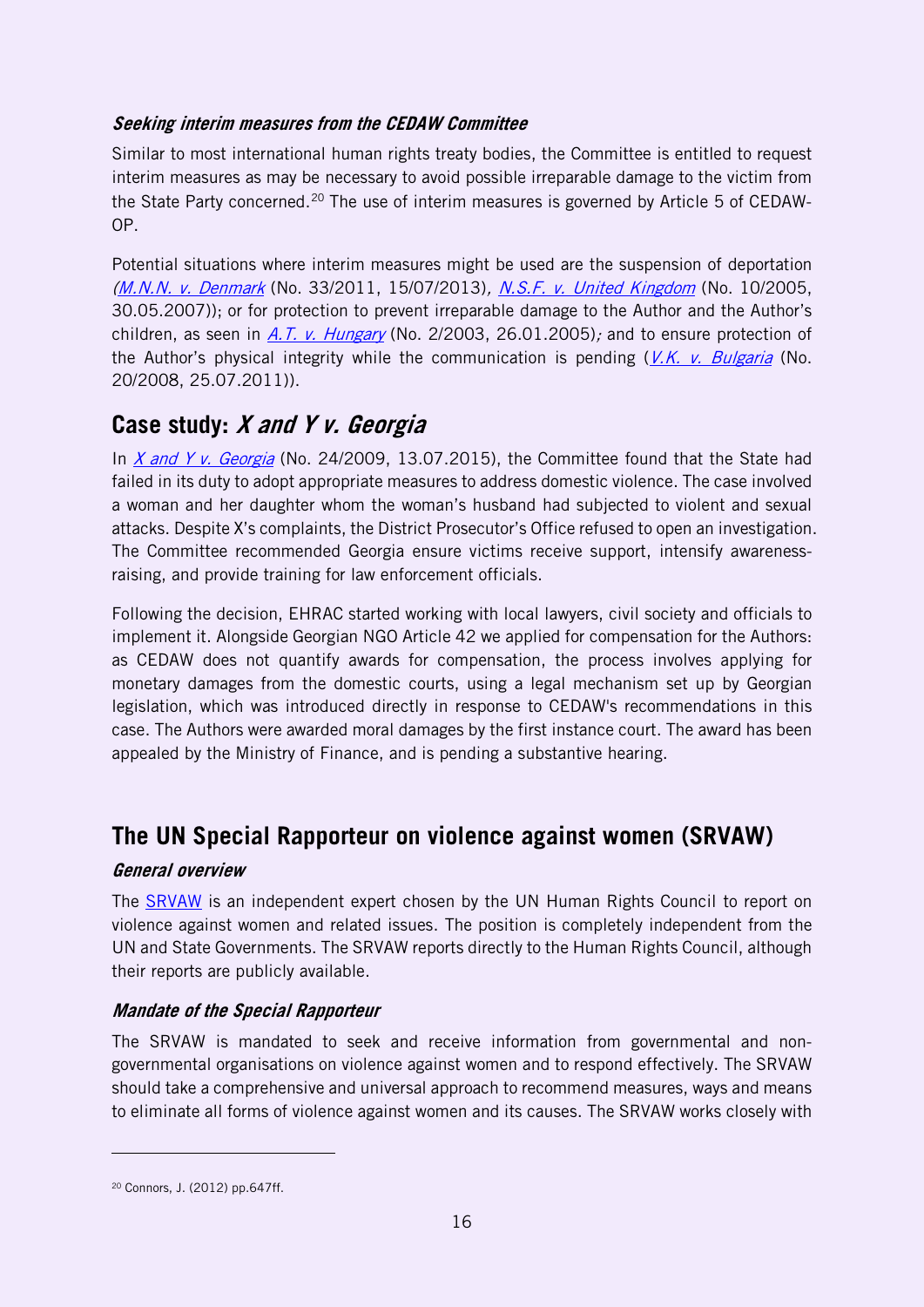other special procedures and human rights mechanisms of the Human Rights Council, as well as with the [Commission on the Status of Women](http://www.unwomen.org/en/csw) (CSW).

The SRVAW focuses on violence against women:

- in the family;
- in the community;
- perpetrated or condoned by the State.

#### <span id="page-16-0"></span>**The SRVAW and the UN system**

The SRVAW is one of a number of ['special procedures mandates'](https://spinternet.ohchr.org/_Layouts/SpecialProceduresInternet/ViewAllCountryMandates.aspx?Type=TM) that answer to the Human Rights Council. [Many of the thematic mandates](https://spinternet.ohchr.org/_Layouts/SpecialProceduresInternet/ViewAllCountryMandates.aspx?Type=TM) are relevant to women's rights, such as the special mandates on: the [sale of children, child prostitution and child pornography;](http://www.ohchr.org/EN/Issues/Children/Pages/ChildrenIndex.aspx) [slavery;](http://www.ohchr.org/EN/Issues/Slavery/SRSlavery/Pages/SRSlaveryIndex.aspx) [trafficking in persons, especially women and children;](http://www.ohchr.org/EN/Issues/Trafficking/Pages/TraffickingIndex.aspx) and the situation of human rights [defenders.](http://www.ohchr.org/EN/Issues/SRHRDefenders/Pages/SRHRDefendersIndex.aspx)

#### <span id="page-16-1"></span>**Tasks and activities**

The SRVAW produces country-specific and thematic reports and deals with communications on violence against women.

#### Country visits

-

The SRVAW will typically spend 10-14 days on a *country visit*.<sup>[21](#page-16-2)</sup> The goal of these visits is to undertake a fact-finding mission by consulting with State institutions and NGOs. The SRVAW produces a mission report based on these findings, which is distributed to the media. These reports can be an important catalyst for change in a country, and NGOs can play an important role by advising the SRVAW and suggesting countries for visits. The SRVAW will generally publish a press release about forthcoming country visits and inviting submissions from, for example, civil society groups.

So far, among countries in EHRAC's focus region, the SRVAW has visited Russia [\(2004\),](https://documents-dds-ny.un.org/doc/UNDOC/GEN/G06/104/47/PDF/G0610447.pdf) [Azerbaijan](https://www.ohchr.org/Documents/Issues/Women/A.HRC.26.38.Add.3.pdf) (2013) and [Georgia](https://www.ohchr.org/Documents/Issues/Women/SR/A.HRC.32.42.Add.3.pdf) (2016).

Russia [\(2006 report\):](https://documents-dds-ny.un.org/doc/UNDOC/GEN/G06/104/47/PDF/G0610447.pdf) The SRVAW stated that the "lack of a domestic legislation on violence, gender biases, in particular in law enforcement and the judiciary, difficulties in accessing subsidised housing, residency registration practices, insufficient shelters for victims of violence as well as the extraordinary circumstances in the North Caucasus are among the factors that hinder women's access to justice"  $(p.2)$ , linking those developments to a surge of patriarchal values during Russia's transition.

[Azerbaijan \(2014](https://www.ohchr.org/Documents/Issues/Women/A.HRC.26.38.Add.3.pdf) report): The SRVAW found that "violence against women in the country seems to be underpinned by the persistence of patriarchal social norms, deeply rooted gender stereotypes and misconceptions as well as customary practices that are harmful to women" (para. 4).

<span id="page-16-2"></span><sup>&</sup>lt;sup>21</sup> See Commission on Human Rights Resolution ( $E/CN.4/RES/1994/45$ , 04.03.94), para. 10; Human Rights Council Resolution [\(A/HRC/RES/7/24,](http://ap.ohchr.org/documents/E/HRC/resolutions/A_HRC_RES_7_24.pdf) 28.03.08), paras. 6 and 9.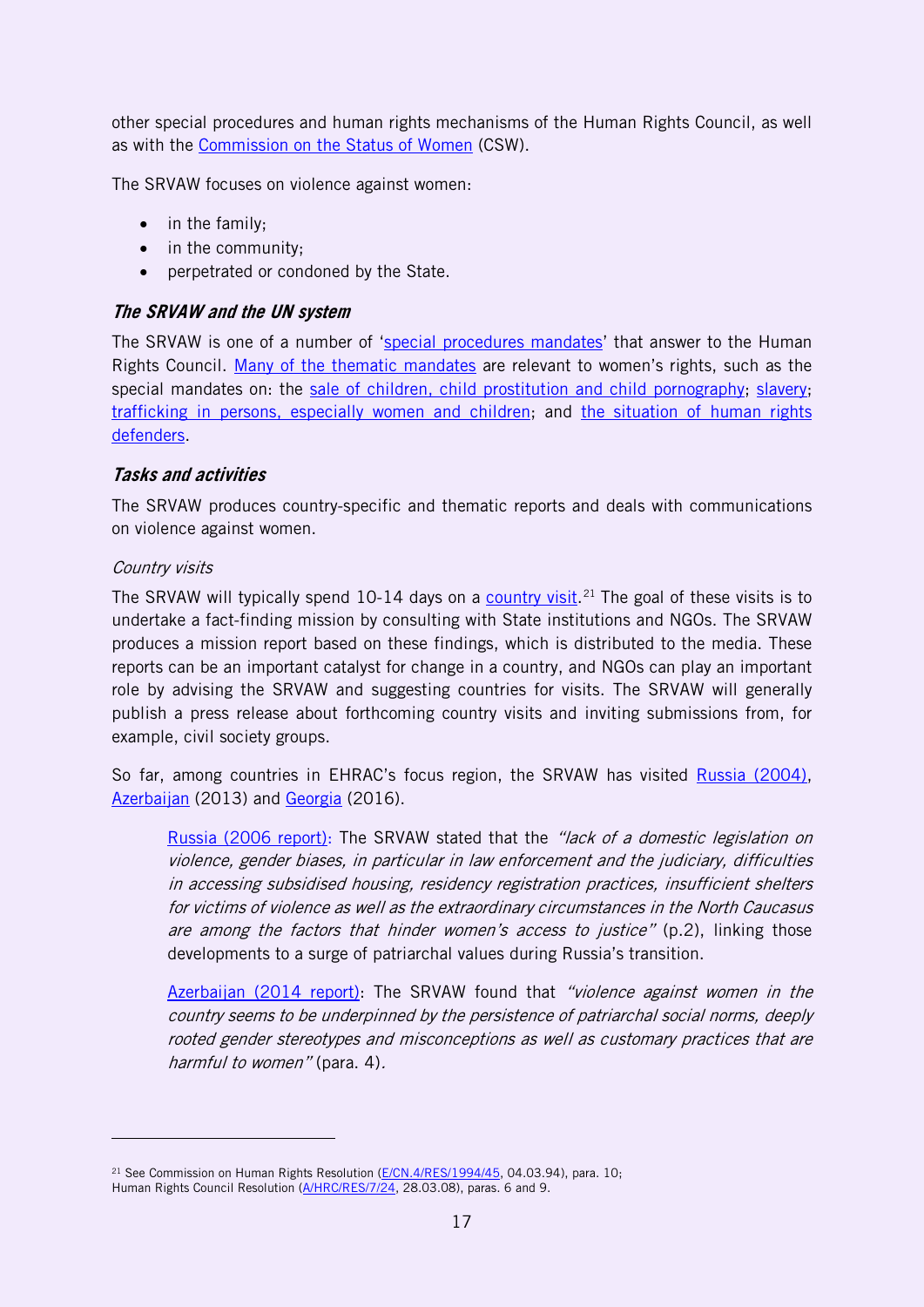[Georgia \(2016](https://www.ohchr.org/Documents/Issues/Women/SR/A.HRC.32.42.Add.3.pdf) report): The SRVAW noted that "violence against women in Georgia is widespread and occurs both in private and public spheres, in urban and rural areas. … The persistence of entrenched patriarchal attitudes and gender stereotypes makes gender-based violence tolerated" (para. 9). She further expressed concern about a number of different manifestations of violence against women, including the high number of child and forced marriages in the region (para. 23-24).

Whilst welcoming legislative steps taken by the Government, the SRVAW expressed concern "about the inconsistent and fragmented legislative framework on violence against women that is not yet fully in line with the CEDAW Convention and the Istanbul Convention, as well as their poor implementation, due to, inter alia, insufficient awareness about the content of the legal provisions, the lack of effective enforcement mechanisms, lack of sufficient human and financial resources, as well as the perpetuation of gender stereotypes and patriarchal attitudes" (para. 61).

The outcome of country visits has wider relevance, and is relied on by other international bodies. This is evidenced by the ECtHR's mention in *[Eremia and Others](http://hudoc.echr.coe.int/eng?i=001-119968) v. Moldova* (No. 3564/11, 28.08.2013, paras. 37 and 39) of the [SRVAW's findings in Moldova](https://documents-dds-ny.un.org/doc/UNDOC/GEN/G09/131/24/PDF/G0913124.pdf?OpenElement) to emphasise the opinion that the authorities repeatedly condone violence against women and discriminatory attitudes.

#### <span id="page-17-0"></span>Thematic reports

The SRVAW also produces thematic reports analysing the legal and practical circumstances of women's rights violations. These reports are sent to the Human Rights Council, the UN General Assembly and the CSW. Thematic reports can also be a useful advocacy tool.

So far, the SRVAW has produced thematic reports on issues including:

- domestic violence  $(E/CN.4/1996/53)$  $(E/CN.4/1996/53)$  and  $E/CN.4/1999/68$ ):
- sexual violence, trafficking and violence against female migrant workers ( $E/CN.4/1997/47$ and [E/CN.4/2000/68\)](https://documents-dds-ny.un.org/doc/UNDOC/GEN/G00/113/34/PDF/G0011334.pdf);
- violence against women in armed conflict, custody and the context of refugees and internal displacement [\(E/CN.4/1998/54](https://documents-dds-ny.un.org/doc/UNDOC/GEN/G98/102/91/PDF/G9810291.pdf) and [E/CN.4/2001/73\)](https://documents-dds-ny.un.org/doc/UNDOC/GEN/G01/104/44/PDF/G0110444.pdf);
- reproductive health consequences of violence against women  $(E/CN.4/1999/68/Add.4)$ ;
- cultural practices in the family violating women's rights such as female genital mutilation and honour killings [\(E/CN.4/2002/83\)](https://documents-dds-ny.un.org/doc/UNDOC/GEN/G02/104/28/PDF/G0210428.pdf);
- the intersections of violence against women and HIV/AIDS [\(E/CN.4/2005/72\)](https://documents-dds-ny.un.org/doc/UNDOC/GEN/G05/102/11/PDF/G0510211.pdf);
- the intersections of culture and violence against women  $(A/HRC/4/34)$ ;
- reparations to victims of violence against women  $(A/HRC/14/22)$ ;
- gender-motivated killings [\(A/HRC/20/16/Add.4](https://www.ohchr.org/Documents/HRBodies/HRCouncil/RegularSession/Session20/A-HRC-20-16-Add4_en.pdf) and [A/HRC/20/16\)](https://www.ohchr.org/Documents/HRBodies/HRCouncil/RegularSession/Session20/A.HRC.20.16_En.PDF); and
- State responsibility for eliminating violence against women ( $A/HRC/23/49$ ).

#### Communications

The SRVAW is mandated to seek and receive information on violence against women from Governments, treaty bodies, specialised agencies, other special rapporteurs responsible for various human rights questions and intergovernmental and NGOs. Communications can be used when violations are urgent, such as an imminent threat of the loss of life, or where a Government has failed to respond to a violation. Allegations may concern individuals or convey information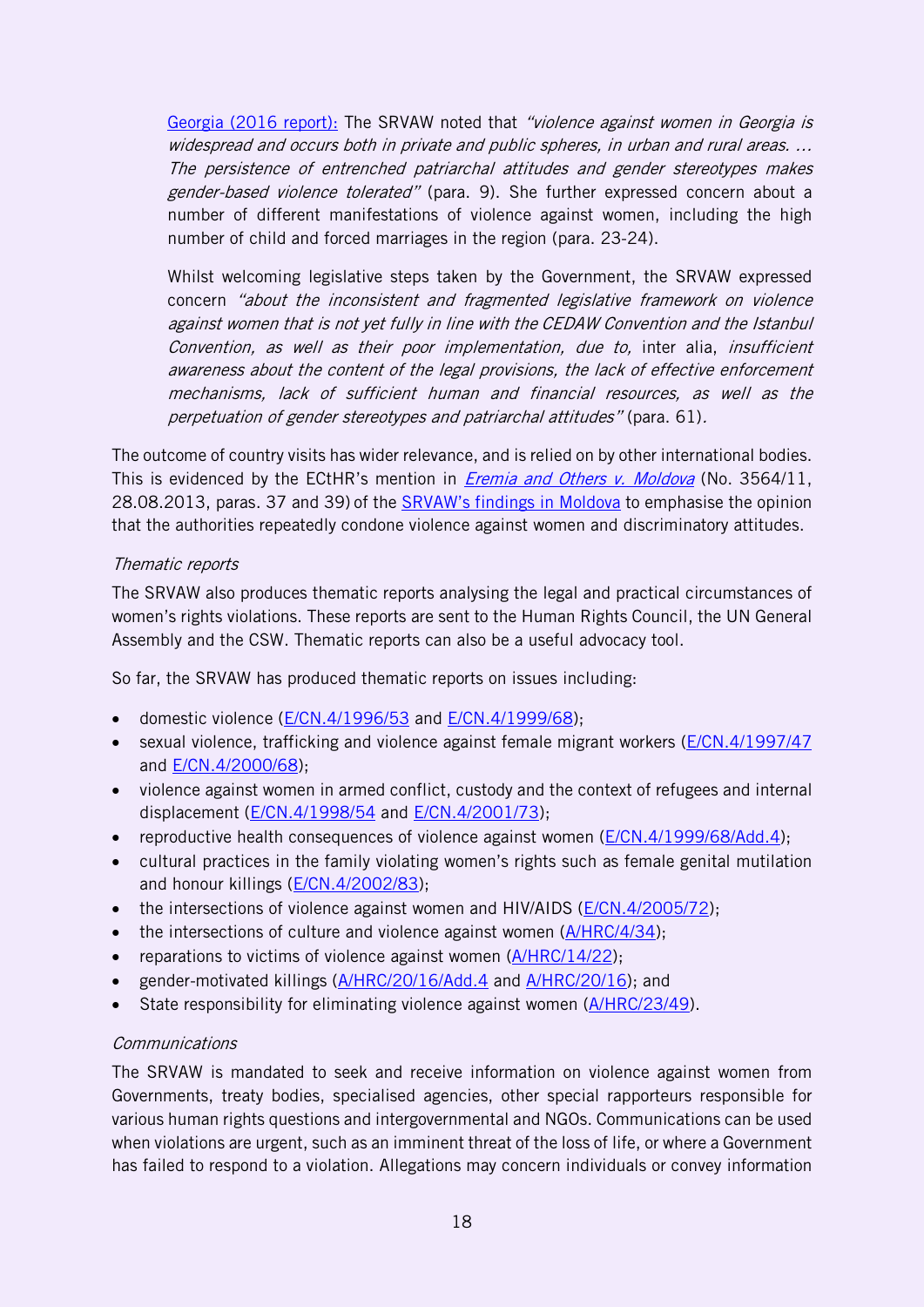relating to a general prevailing situation condoning and/or perpetrating violence against women. The SRVAW can intervene directly by requesting facts and steps taken by the Government. The complaint must be based on reliable information but does not need to be made by the victim. The communications:

- are sent directly to the SRVAW;
- can be single or joint;
- can be confidential;
- do not need a lot of evidence;
- do not need to have exhausted domestic remedies;
- can be used regardless of whether a country has ratified the relevant treaties the complaint is based on;
- can be used with other international mechanisms;
- can be either an allegation letter or an urgent letter.

It is possible to submit an individual complaint or communication to the SRVAW using the [individual complaint form,](https://www.ohchr.org/EN/Issues/Women/SRWomen/Pages/Complaints.aspx) available on the **SRVAW** website.

<span id="page-18-0"></span>The SRVAW also participates in conferences and issues statements. The reports and communications focus on substance and are concerned with whether the Government has exercised its due diligence, not just on whether they followed their own domestic law.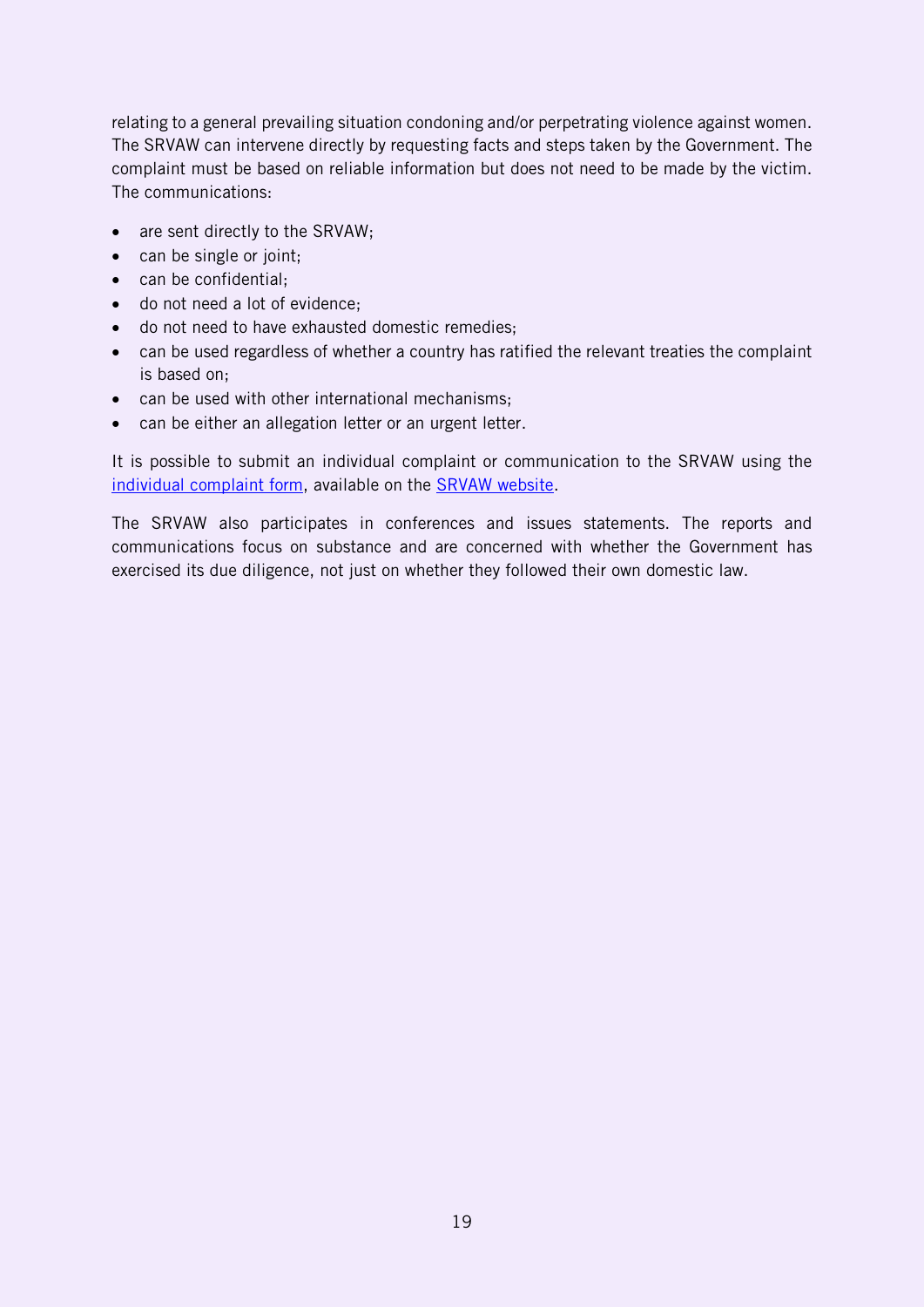## **Annex 1: Additional Resources**

#### <span id="page-19-0"></span>**Relevant texts, reports and jurisprudence**

The Convention on the Elimination of All Forms of Discrimination against Women: <https://www.ohchr.org/Documents/ProfessionalInterest/cedaw.pdf>

Optional Protocol to the Convention on the Elimination of All Forms of Discrimination against Women: <https://www.ohchr.org/en/professionalinterest/pages/opcedaw.aspx>

Rules of Procedure of the CEDAW Committee:

[https://tbinternet.ohchr.org/\\_layouts/treatybodyexternal/TBSearch.aspx?Lang=en&TreatyID=3&](https://tbinternet.ohchr.org/_layouts/treatybodyexternal/TBSearch.aspx?Lang=en&TreatyID=3&DocTypeID=65) [DocTypeID=65](https://tbinternet.ohchr.org/_layouts/treatybodyexternal/TBSearch.aspx?Lang=en&TreatyID=3&DocTypeID=65)

CEDAW Committee's General Recommendations: <https://www.ohchr.org/EN/HRBodies/CEDAW/Pages/Recommendations.aspx>

CEDAW Committee Concluding Observations: [https://tbinternet.ohchr.org/\\_layouts/treatybodyexternal/TBSearch.aspx?Lang=en&TreatyID=3&](https://tbinternet.ohchr.org/_layouts/treatybodyexternal/TBSearch.aspx?Lang=en&TreatyID=3&DocTypeID=5) [DocTypeID=5](https://tbinternet.ohchr.org/_layouts/treatybodyexternal/TBSearch.aspx?Lang=en&TreatyID=3&DocTypeID=5)

CEDAW Jurisprudence: <http://juris.ohchr.org/en/search/results?Bodies=3&sortOrder=Date>

Special Rapporteur on violence against women, its causes and consequences: <https://www.ohchr.org/EN/Issues/Women/SRWomen/Pages/SRWomenIndex.aspx>

#### <span id="page-19-1"></span>**Webinar**

Evans, J., Levine, K. and MacLeod, J. (2015) "Addressing violence against women using UN mechanisms", see recording at:<http://ehrac.org.uk/resources/cedaw-committee-srvaw-guide/> and summaries at: <http://ehrac.org.uk/news/ehrac-launches-webinar-series/> and <http://ehrac.org.uk/news/ehrac-webinars-on-combatting-violence-against-women/>

#### <span id="page-19-2"></span>**Resources on EHRAC website**

The CEDAW Committee's General Recommendation No. 35: <http://ehrac.org.uk/resources/cedaw-committees-general-recommendation-35/>

Domestic homicide reviews in the UK: [http://ehrac.org.uk/resources/looking-behind-closed](http://ehrac.org.uk/resources/looking-behind-closed-doors/)[doors/](http://ehrac.org.uk/resources/looking-behind-closed-doors/)

Preventing and addressing violence against women in Russia, Ukraine, Azerbaijan, Georgia and Armenia: [http://ehrac.org.uk/resources/preventing-and-addressing-violence-against-women-in](http://ehrac.org.uk/resources/preventing-and-addressing-violence-against-women-in-russia-ukraine-azerbaijan-georgia-and-armenia/)[russia-ukraine-azerbaijan-georgia-and-armenia/](http://ehrac.org.uk/resources/preventing-and-addressing-violence-against-women-in-russia-ukraine-azerbaijan-georgia-and-armenia/)

Domestic violence in Russia, Ukraine and the South Caucasus: <http://ehrac.org.uk/resources/domestic-violence-in-russia-ukraine-and-the-south-caucasus/>

CEDAW Decision in X. and Y. v. Georgia: [http://ehrac.org.uk/resources/cedaw-decision-x-and-y](http://ehrac.org.uk/resources/cedaw-decision-x-and-y-v-georgia/)[v-georgia/](http://ehrac.org.uk/resources/cedaw-decision-x-and-y-v-georgia/)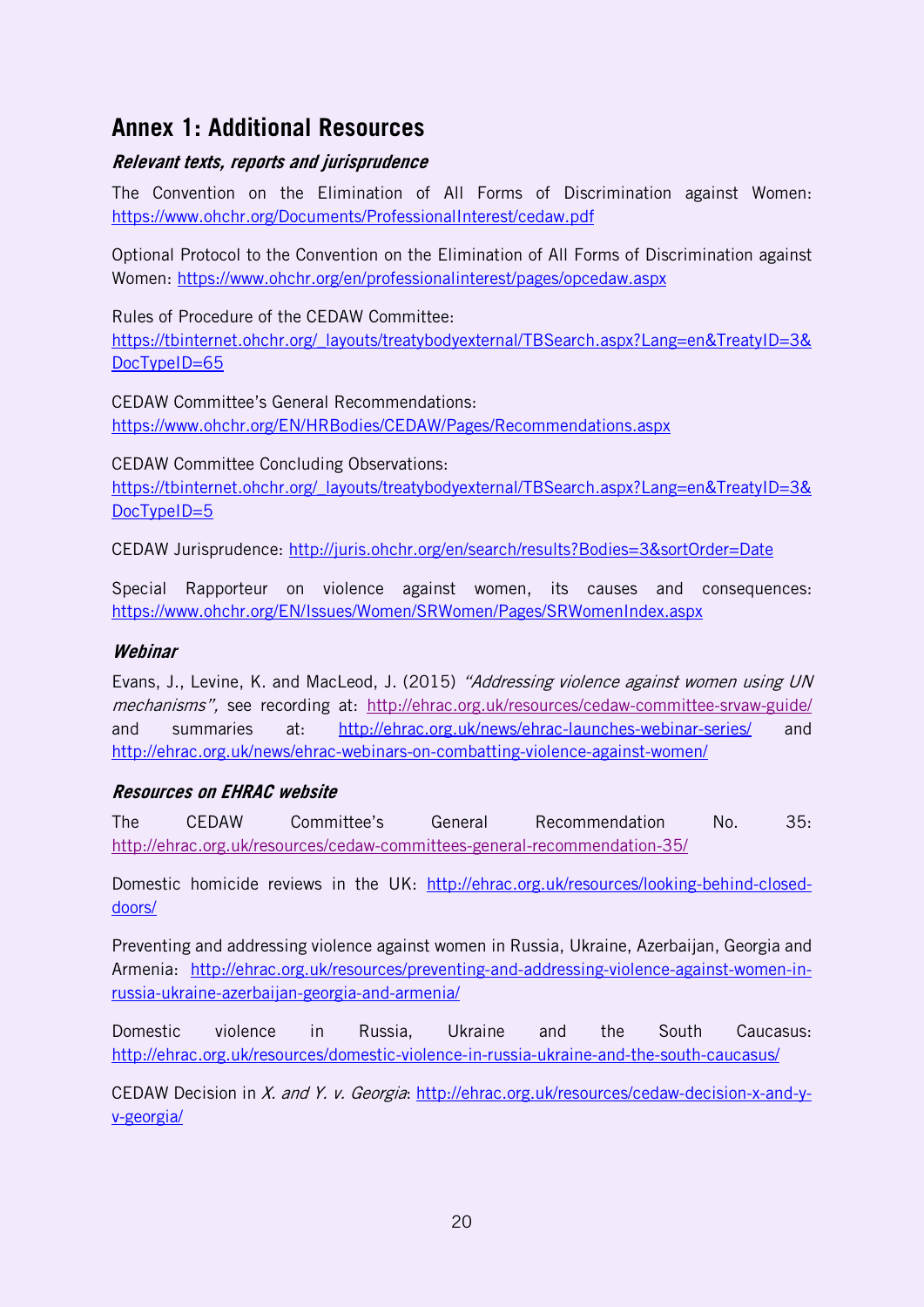## <span id="page-20-0"></span>**Annex 2: CEDAW Communications referred to in this guide**

| Case                                                      | <b>Communication</b><br>No. | Year of<br>decision | <b>Subject Matter</b>                                                                                                                                     | <b>Findings</b>                                                                                                                                                                                                                                                         |
|-----------------------------------------------------------|-----------------------------|---------------------|-----------------------------------------------------------------------------------------------------------------------------------------------------------|-------------------------------------------------------------------------------------------------------------------------------------------------------------------------------------------------------------------------------------------------------------------------|
| A.T.<br>V.<br><b>Hungary</b>                              | 2/2003                      | 2005                | Domestic violence, lack of<br>provision of shelters for<br>mothers with children with<br>disabilities, and State<br>failure to act with due<br>diligence. | Violation of CEDAW Articles<br>$2(a)$ , (b) and (e), and $5(a)$ in<br>conjunction with Article 16<br>and General<br>Recommendation No. 19                                                                                                                               |
| <b>Angela</b><br>González<br>Carreño v.<br>Spain          | 47/2012                     | 2014                | Repeated domestic<br>violence, child visitation<br>rights and child support.                                                                              | Violation of CEDAW Articles<br>$2(a)-(f)$ , $5(a)$ , and Article<br>16(1)(d) in conjunction with<br>Article 1 and General<br>Recommendation No. 19                                                                                                                      |
| Goekce<br>V.<br><u>Austria</u>                            | 5/2005                      | 2007                | Failure to act with due<br>diligence to prevent a<br>domestic violence-related<br>death.                                                                  | Violation of CEDAW Articles<br>$2(a)$ , and (c)-(f), and $3$ in<br>conjunction with Article 1<br>and General<br>Recommendation No.19                                                                                                                                    |
| Herrera<br>Rivera<br>$V_{\rm c}$<br>Canada                | 26/2010                     | 2011                | Asylum-related<br>communication challenging<br>deportation on basis of risk<br>of domestic violence.                                                      | Inadmissible - failure to<br>exhaust domestic remedies                                                                                                                                                                                                                  |
| <b>Isatou</b><br>Jallow<br>$V_{\star}$<br><b>Bulgaria</b> | 32/2011                     | 2012                | Domestic violence and<br>child custody issues in<br>context of an illiterate<br>migrant woman.                                                            | Violation of CEDAW Article<br>$2(b)-(f), 5(a), and 16(c), (d),$<br>and (f) in conjunction with<br>Articles 1 and 3                                                                                                                                                      |
| Kell<br>$V_{\star}$<br>Canada                             | 19/2008                     | 2012                | Denial of legal aid to<br>indigenous woman<br>arbitrarily evicted from her<br>property by her abusive<br>partner.                                         | Violation of CEDAW Articles<br>$2(d),(e)$ , and $16(h)$ in<br>conjunction with Article 1                                                                                                                                                                                |
| M.E.N.<br>$V_{\star}$<br><u>Denmark</u>                   | 35/2011                     | 2013                | Asylum-related sexual<br>violence communication.                                                                                                          | Inadmissible - failure to<br>sufficiently substantiate<br>claim, lack of State authority<br>to consider gender-based<br>allegations (with minority<br>finding admissible with<br>violations of CEDAW Articles<br>$2(c)$ and (d) in conjunction<br>with Articles 1 and 3 |
| $M.N.N.$ v.<br><b>Denmark</b>                             | 30/2011                     | 2013                | Asylum-related<br>communication on risk of<br>FGM.                                                                                                        | Inadmissible - failure<br>sufficiently to substantiate<br>claim                                                                                                                                                                                                         |
| M.P.M.<br>V.<br>Canada                                    | 25/2010                     | 2012                | Asylum-related<br>communication on risk of<br>domestic violence.                                                                                          | Inadmissible - failure to<br>sufficiently substantiate<br>claim                                                                                                                                                                                                         |
| M.W.<br>$V_{\rm c}$<br><b>Denmark</b>                     | 46/2012                     | 2016                | Child custody and domestic<br>violence, subsequent lack<br>of State action.                                                                               | Violation of CEDAW Article 2,<br>in conjunction with Articles<br>1, 5 (a) and (b), and $16(1)(d)$                                                                                                                                                                       |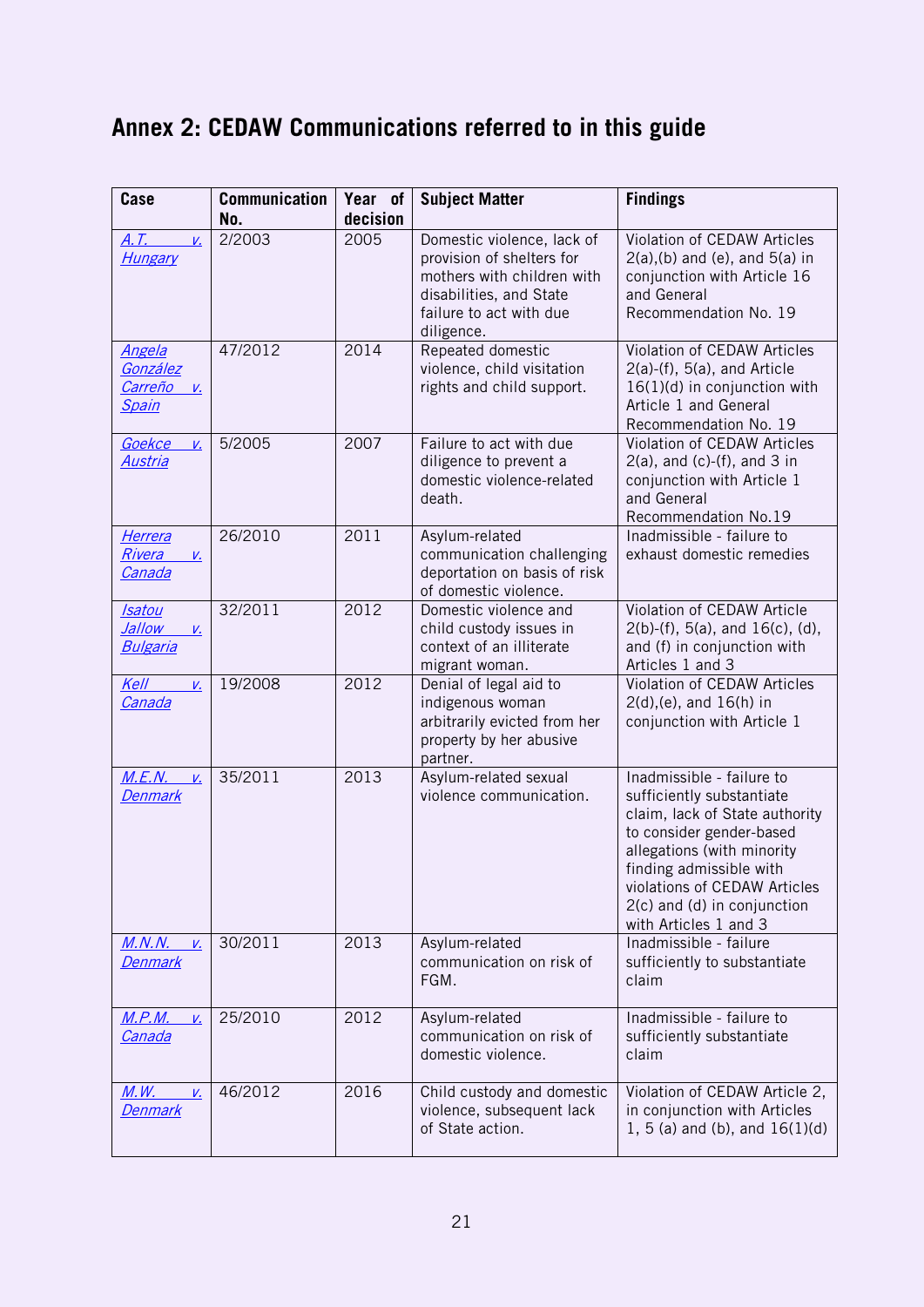| $N_{\rm c}$ and $N_{\rm c}$<br>V.<br>Netherlands             | 39/2012  | 2014 | Rape of a women by her<br>employer and subsequent<br>lack of State action.                                                | Inadmissible - failure<br>sufficiently to substantiate<br>claim                                                                                                  |
|--------------------------------------------------------------|----------|------|---------------------------------------------------------------------------------------------------------------------------|------------------------------------------------------------------------------------------------------------------------------------------------------------------|
| <u>N.S.F.</u><br>$\underline{V}$<br>United<br><b>Kingdom</b> | 10/2005  | 2007 | Admissibility of asylum-<br>related domestic violence<br>claim.                                                           | Inadmissible - failure to<br>exhaust domestic remedies                                                                                                           |
| $V_{\star}$<br><u>O.G. _</u><br>Russia                       | 91/2015  | 2017 | Domestic violence; failure<br>to enact legislative<br>measures and provide<br>protection for victim.                      | Violation of CEDAW Article<br>2(a), (c), (d), (e) in<br>conjunction with Articles 1, 3<br>and 5                                                                  |
| R.P.B v. the<br>Philippines                                  | 34/2011  | 2014 | Gender and disability<br>stereotyping in rape trial.                                                                      | Violation of CEDAW Article 2<br>(c) (d), and (f) in conjunction<br>with Article 1, and General<br>Recommendations No. 18<br>and 19                               |
| <u>S.V.P.</u><br>V.<br><b>Bulgaria</b>                       | 31/2011  | 2012 | Sexual abuse of a female<br>child and subsequent<br>failures in State action.                                             | Violation of CEDAW Article<br>$2(a)-(c)$ , and $(e)-(g)$ together<br>with Articles 1, 3, 5(a) and<br>(b); Articles $12$ and $15(1)$                              |
| T.N.<br>$V_{\star}$<br><b>Denmark</b>                        | 37/2012  | 2014 | Domestic violence and<br>child custody.                                                                                   | Inadmissible - failure<br>sufficiently to substantiate<br>claim                                                                                                  |
| <u>Tayag</u><br>Vertido<br>V.<br><b>Philippines</b>          | 18/2008  | 2010 | Gender stereotyping in a<br>rape trial.                                                                                   | Violation of CEDAW Articles<br>$2(c)$ and (f), and $5(a)$ in<br>conjunction with Article 1<br>and General<br>Recommendation No.19                                |
| V.K.<br>$\underline{V}$<br><b>Bulgaria</b>                   | 20/2008  | 2011 | Domestic violence and<br>subsequent failures in<br>State action.                                                          | Violation of CEDAW Article<br>2(c)-(f) in conjunction with<br>Articles 1 and 5(a), in<br>conjunction with Article<br>16(1), and General<br>Recommendation No. 19 |
| <u>X. and Y. v.</u><br>Georgia                               | 24/2009  | 2015 | Repeated domestic and<br>sexual violence against wife<br>and daughter, and<br>subsequent State inaction.                  | <b>Violations of CEDAW Articles</b><br>2(b)-(f) in conjunction with<br>Articles 1 and 5(a) and<br>General Recommendation No.<br>19                               |
| <u>Y.C.</u><br>$V_{\star}$<br><b>Denmark</b>                 | 59/2013) | 2014 | Asylum-related<br>communication on risk of<br>domestic violence and lack<br>of religious freedom.                         | Inadmissible - failure<br>sufficiently to substantiate<br>claim                                                                                                  |
| Y.W.<br>V.<br><b>Denmark</b>                                 | 51/2013  | 2015 | Asylum-related<br>communication on risk of<br>murder/violence, lack of<br>State protection for<br>violence against women. | Inadmissible - failure<br>sufficiently to substantiate<br>claim                                                                                                  |
| Yildrim<br>V.<br><u>Austria</u>                              | 6/2005   | 2007 | Failure to act with due<br>diligence to prevent a<br>domestic violence-related<br>death.                                  | Violation of CEDAW Articles<br>$2(a)$ and (c)-(f), and $3$ in<br>conjunction with Article 1<br>and General<br>Recommendation No. 19                              |